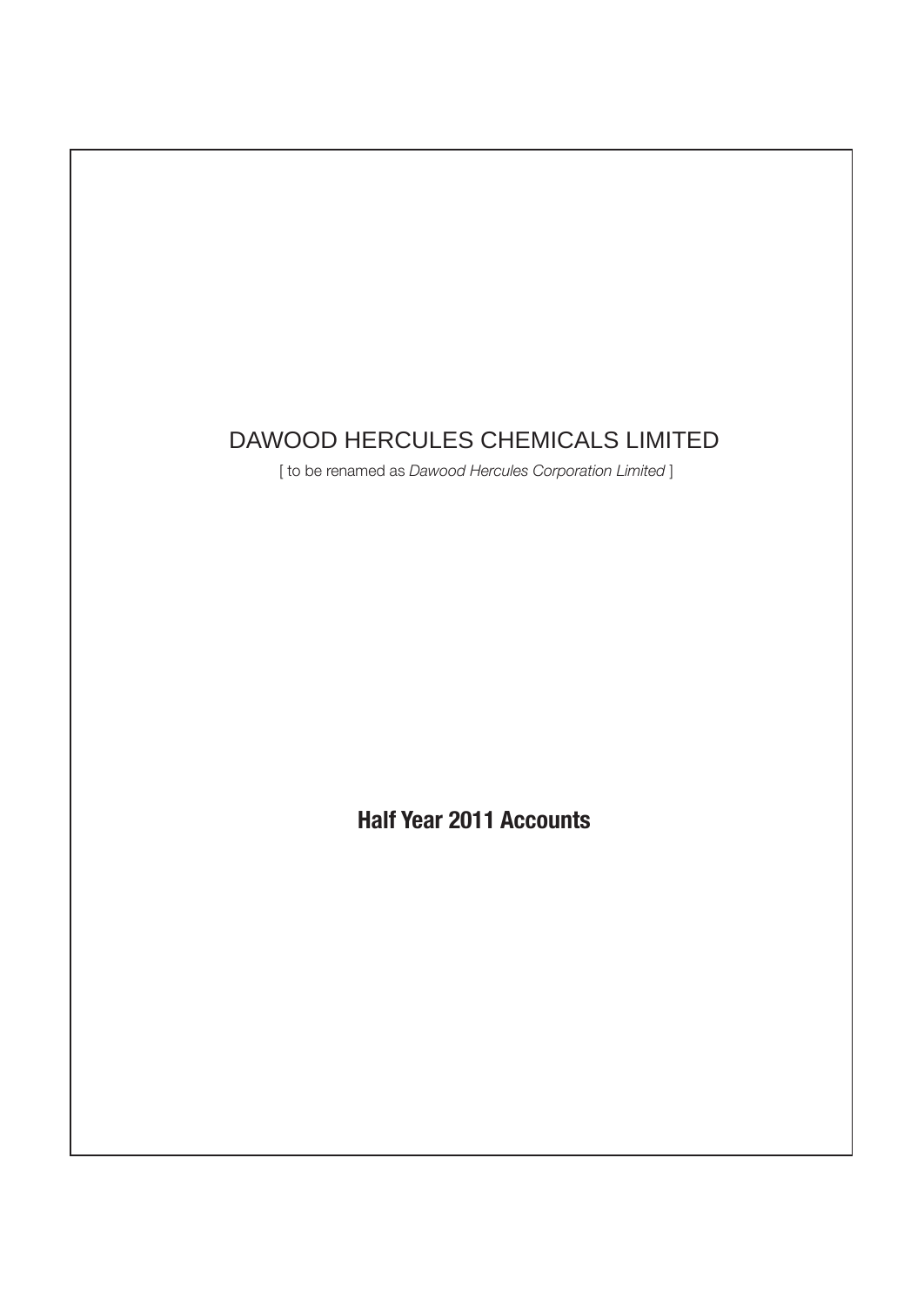### Company Information

#### Board Of Directors:

Mr. Hussain Dawood Chairman Mr. Isar Ahmad Chief Executive Officer Mr. Javed Akbar Director Mr. M. Abdul Aleem Director Mr. M. Aliuddin Ansari Director Mr. A. Samad Dawood Director Mr. Shahzada Dawood Director Mr. Parvez Ghias **Director** Mr. Shahid Hamid Pracha Director Mr. Asad Umar Director

#### Board Audit Committee:

| Mr. M. Abdul Aleem      | Chairman |
|-------------------------|----------|
| Mr. Javed Akbar         | Member   |
| Mr. Parvez Ghias        | Member   |
| Mr. Shahid Hamid Pracha | Member   |

#### Board Compensation Committee:

| Mr. Hussain Dawood     | Chairman |
|------------------------|----------|
| Mr. M. Aliuddin Ansari | Member   |
| Mr. A. Samad Dawood    | Member   |
| Mr. Asad Umar          | Member   |

#### Company Secretary:

Mr. Aftab Ahmed Qaiser

#### Chief Financial Officer:

Mr. Gulzar Saleem

#### Registered Office:

Dawood Centre M.T. Khan Road Karachi-75530 Tel: +92 (21) 35686001-6 Fax: +92 (21) 35693416, 35633972 Email: qaiser@dawoodgroup.com Web: www.dawoodhercules.com

#### Auditors:

M/s. KPMG Taseer Hadi & Co. Chartered Accountants

#### Shares Registrar:

M/s. Corplink (Pvt.) Limited Wings Arcade, 1-K, Commercial Model Town, Lahore Tel: +92 (42) 35839182, 35916719 Fax: +92 (42) 35869037

#### Legal Advisors:

Hassan & Hassan (Advocates)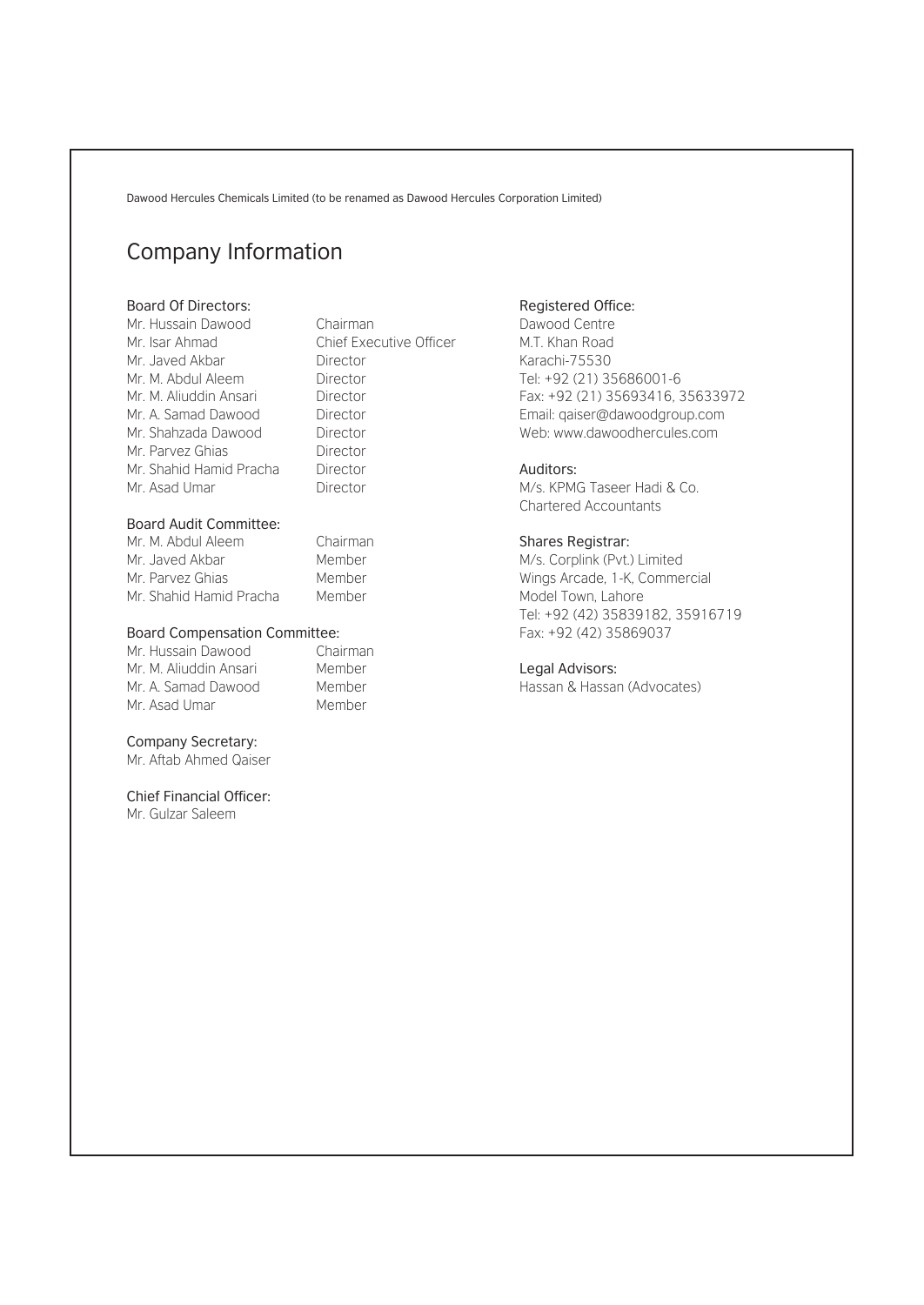### **Contents**

| Directors' Review                                                                      | 2              |
|----------------------------------------------------------------------------------------|----------------|
| Independent Report on Review of Condensed Interim Financial Information to the Members | 4              |
| Condensed Interim Balance Sheet (Un-audited)                                           | .5             |
| Condensed Interim Profit & Loss Account (Un-audited)                                   | 6              |
| Condensed Interim Statement of Comprehensive Income (Un-audited)                       | $\overline{7}$ |
| Condensed Interim Cash Flow Statement (Un-audited)                                     | 8              |
| Condensed Interim Statement of Changes in Equity (Un-audited)                          | 9              |
| Selected Notes to the Condensed Interim Financial Information (Un-audited)             | 10             |
| Consolidated Condensed Interim Profit and Loss Account (Un-audited)                    | 20             |
| Consolidated Condensed Interim Statement of Comprehensive Income (Un-audited)          | 21             |
| Consolidated Condensed Interim Balance Sheet (Un-audited)                              | 22             |
| Consolidated Condensed Interim Cash Flow Statement (Un-audited)                        | 23             |
| Consolidated Condensed Interim Statement of Changes in Equity (Un-audited)             | 24             |
| Selected Notes to the Consolidated Condensed Interim Financial Statements (Un-audited) | 25             |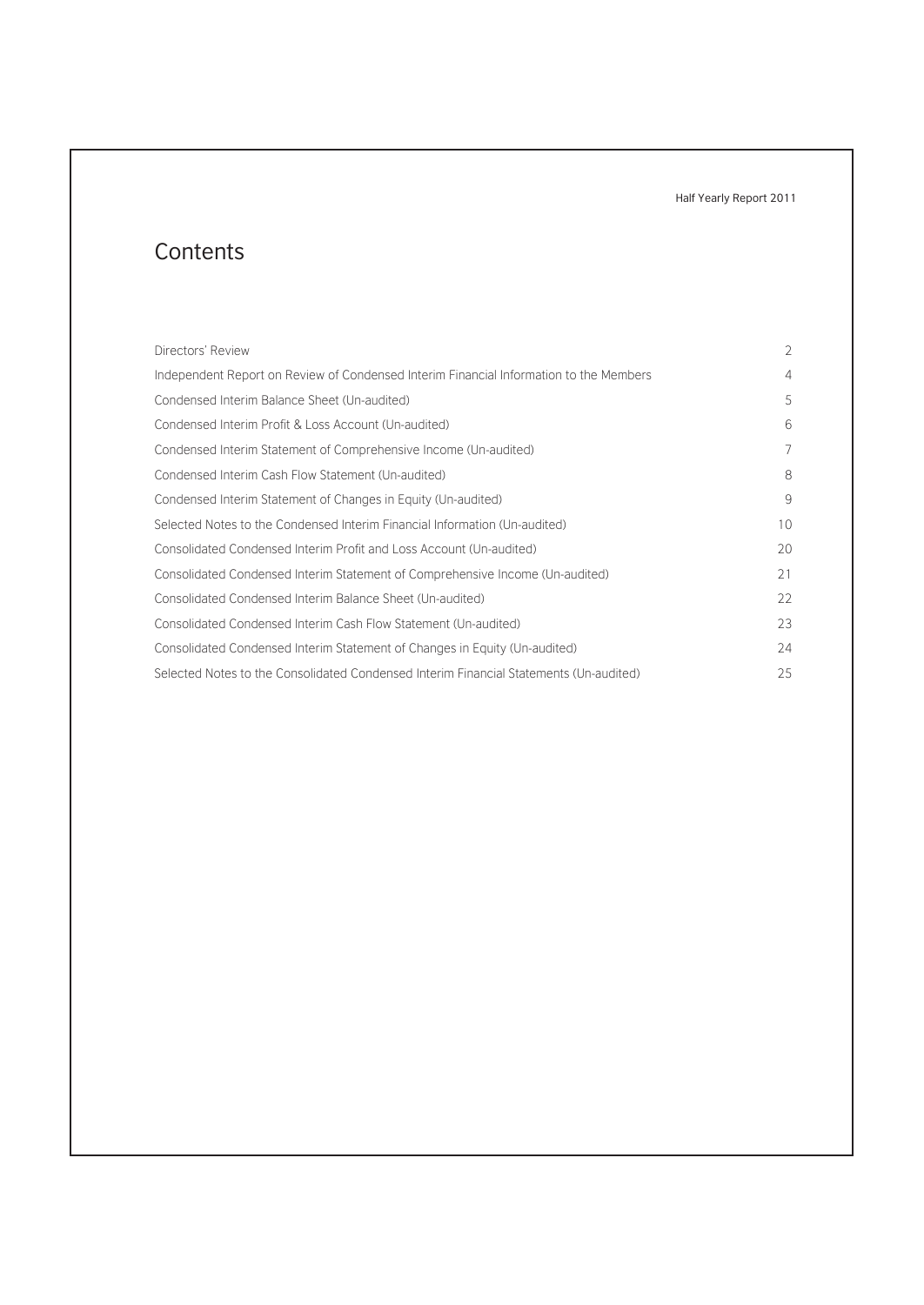### Directors' Review

On behalf of the Board of Directors of Dawood Hercules Chemicals Limited, we are pleased to present the unaudited Financial Statements of Dawood Hercules Chemicals Limited (to be renamed as Dawood Hercules Corporation Limited) for the Half Year ended 30 June 2011.

#### 1. Demerger

Following the issuance of the written Order by the Lahore High Court on 23rd July 2011, the fertilizer business has been demerged and transferred to its wholly owned subsidiary, DH Fertilizers Limited, which was incorporated in August 2010 for this purpose. In accordance with the approved Scheme of Arrangement, the demerger has become effective from 1st January 2011 and as a result, Dawood Hercules Chemicals Limited assumed the role of a Holding Company managing the affairs of the subsidiary company.

#### 2. Overview

As in the first quarter, gas curtailment continued at an unprecedented scale into the second quarter and as a result, urea production suffered badly with significant shortfalls against Budget and last year. Further, the consolidated sales for the half year at Rs. 2,354 million were 19.8% lower than those for 2010 first half. Lower sales revenues together with the Impairment Loss of Rs.350 million resulted in Profit before share of profit from associate of Rs. 93.9 million for the half year 2011 against a profit of Rs. 485.8 million for the same period last year. However, after taking into account the share of profit from associate of Rs. 1,687 million (2010 first half: Rs. 1,096 million), the consolidated profit after tax for the half year was Rs. 1,441 million, an increase of 11% over the same period last year.

Consolidated Earnings per Share stood at Rs 3.00 per share (2010: Rs.2.71 per share)

#### 3. Fertilizers

Despite Engro Fertilizer's additional urea capacity having come on stream, urea production for the industry was still limited to 2.35 m tons during the first half (last year: 2.53 m tons). This was on account of the unparalleled gas stoppages to the fertilizer plants, especially on the Sui Northern network. Unfortunately, the second highest priority accorded to the fertilizer sector (after the Domestic Sector) as per the National Gas Allocation & Management Policy, approved by the ECC in 2005, continues to be violated.

Urea industry's sales in the 1st half of 2011 of this year at 2.68 m tons were 12% lower than the sales of 3.03 m tons for the same period last year. This decline in sales is attributed entirely to lower availability of the product, caused by excessive curtailment of gas supply to fertilizer plants and insufficient imports by the Government. With urea demand for 2011 2nd half estimated at 3.04 m tons (15% higher than last year), it is critical that the Government as a matter of national priority, restores the gas to the fertilizer plants, in addition to making timely imports of urea for the balance required quantities.

DH Fertilizers' operations were severely impacted by gas shortages with plant being available for operation for only 70 days out of a total of 181 days, thereby resulting in urea production of only 103,240 tons against 223,742 tons for the same period last year. Apart from the erosion of business profitability, the frequent startups and shutdowns affected the plant efficiencies.

The fertilizer sales volumes, on account of curtailed product availability, dropped from 178,610 tons in 2010 first half to only 111,583 tons in 2011, a reduction of over 37%. The combined effect of lower production and lower sales coupled with the impairment loss of Rs. 347 million, resulted in a loss of Rs. 6 million for the half year ended 30thJune 2011.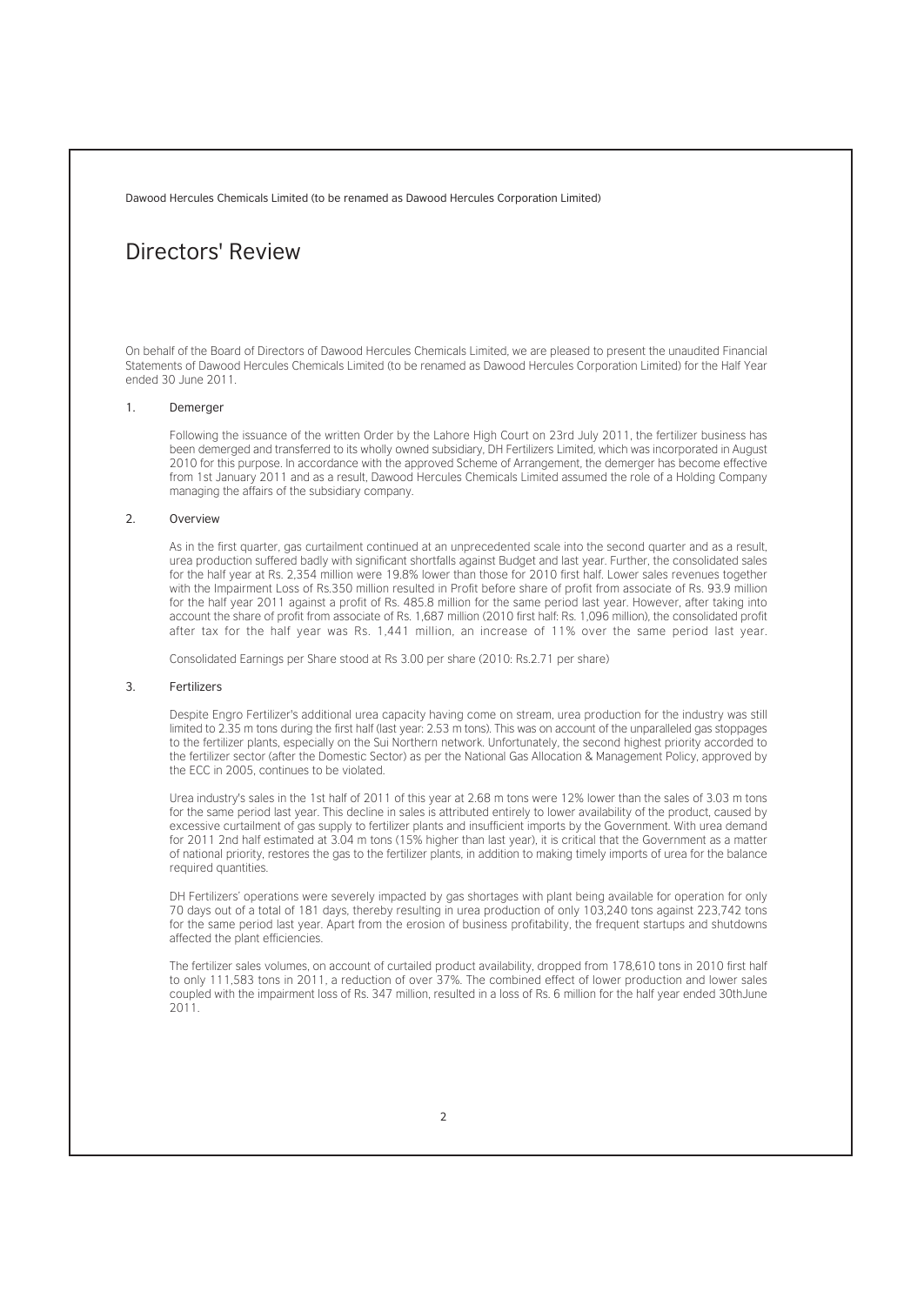### Directors' Review

#### 4. Future Outlook

Natural gas being the primary raw material for the manufacture of urea, its continued curtailment to the plants on the SNGPL network remains a serious challenge for the fertilizer industry. This is likely to result in increasing urea shortages for the farmers in the second half of the year which will adversely impact the agriculture production and the country's economy.

The company together with the fertilizer industry, has been lobbying with the Federal Government's relevant Ministries and with SNGPL to highlight the serious implications of excessive and continued curtailment of gas to the fertilizer industry and of the urea shortages in the country, especially for the Rabi crops. It need not be emphasized that the non-availability of urea in sufficient quantities and on a timely basis to the farmers, especially in the 2nd half, will have monumental impact on the agriculture production and on the national economy. It is earnestly hoped that in the larger national interest, the discrimination of the fertilizer industry will be ended immediately so as to allow the mitigation of the adverse impact to the extent possible.

As a result of the gas shortages, the financial performance of the business for the remaining part of the year will continue to remain challenging.

On behalf of the Board

Hussain Dawood Chairman

Isar Ahmad Chief Executive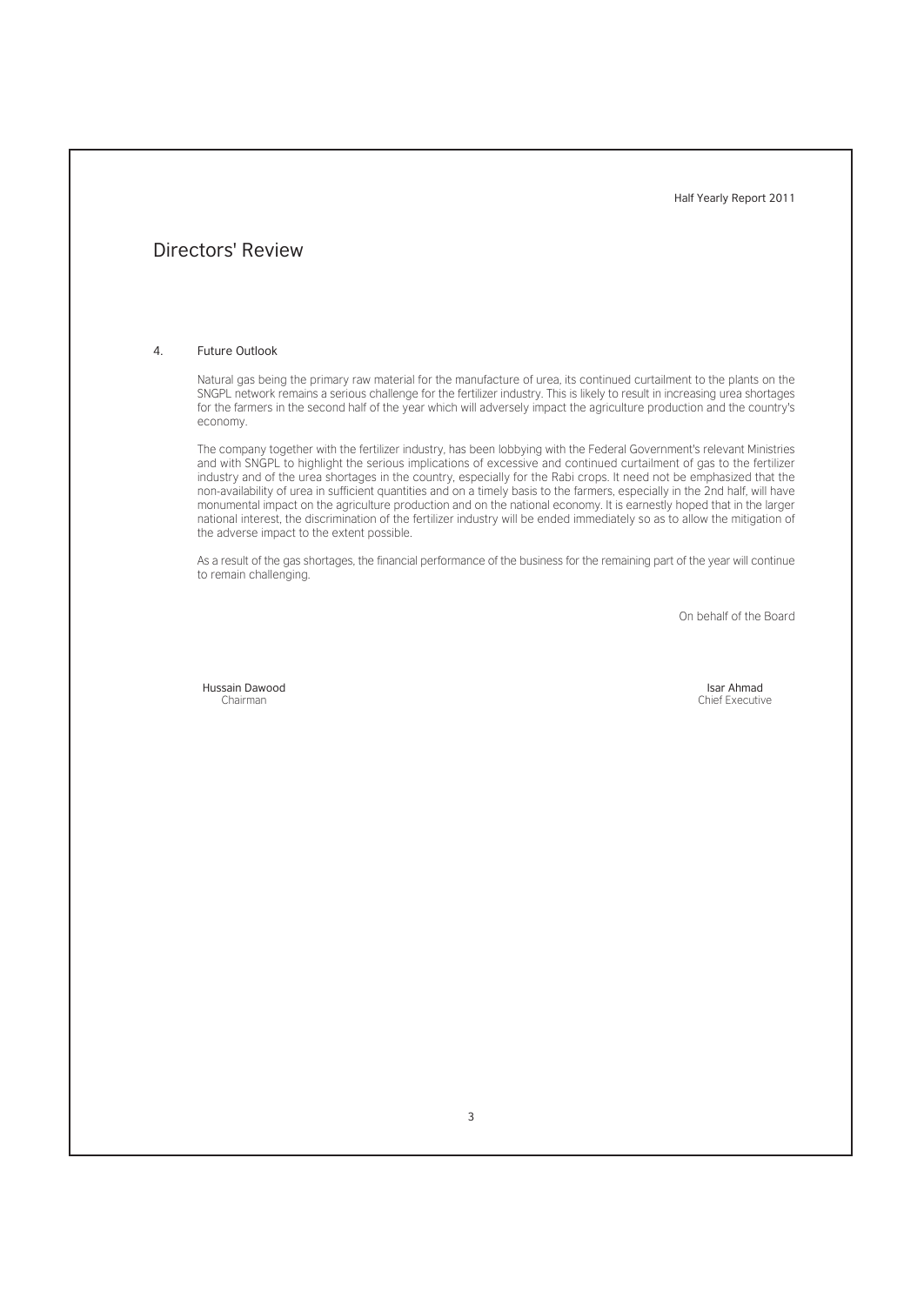

**KPMG Taseer Hadi & Co.** Chartered Accountants 53 L Gulberg III Lahore Pakistan

Telephone + 92 (42) 3585 0471-76 Fax + 92 (42) 3585 0477 Internet www.kpmg.com.pk

### Independent Report on Review of Condensed Interim Financial Information to the Members

#### Introduction

We have reviewed the accompanying condensed interim balance sheet of Dawood Hercules Chemicals Limited (to be renamed as Dawood Hercules Corporation Limited) ("the Company") as at 30 June 2011 and the related condensed interim profit and loss account, condensed interim statement of comprehensive income, condensed interim cash flow statement, condensed interim statement of changes in equity and notes to the condensed interim financial information for the six months period then ended ("condensed interim financial information"). Management is responsible for the preparation and presentation of this condensed interim financial information in accordance with approved accounting standards as applicable in Pakistan relating to interim financial reporting. Our responsibility is to express a conclusion on this condensed interim financial information based on our review.

#### Scope of Review

We conducted our review in accordance with International Standard on Review Engagements 2410, "Review of Interim Financial Information Performed by the Independent Auditor of the Entity". A review of condensed interim financial information consist of making inquiries, primarily of persons responsible for financial and accounting matters, and applying analytical and other review procedures. A review is substantially less in scope that an audit conducted in accordance with International Standards on Auditing and consequently does not enable us to obtain assurance that we would become aware of all significant matters that might be identified in an audit. Accordingly, we do not express an audit opinion.

#### Conclusion

Based on our review, nothing has come to our attention that causes us to believe that the accompanying condensed interim financial information as at and for the six months ended 30 June 2011 is not prepared, in all material respects, in accordance with approved accounting standards as applicable in Pakistan relating to interim financial reporting.

#### Other matters

The figures for the quarter ended 30 June 2011 in the condensed interim profit and loss account have not been reviewed and we do not express a conclusion on them.

Lahore, 10 Aug 2011

Chartered Accountants (Bilal Ali)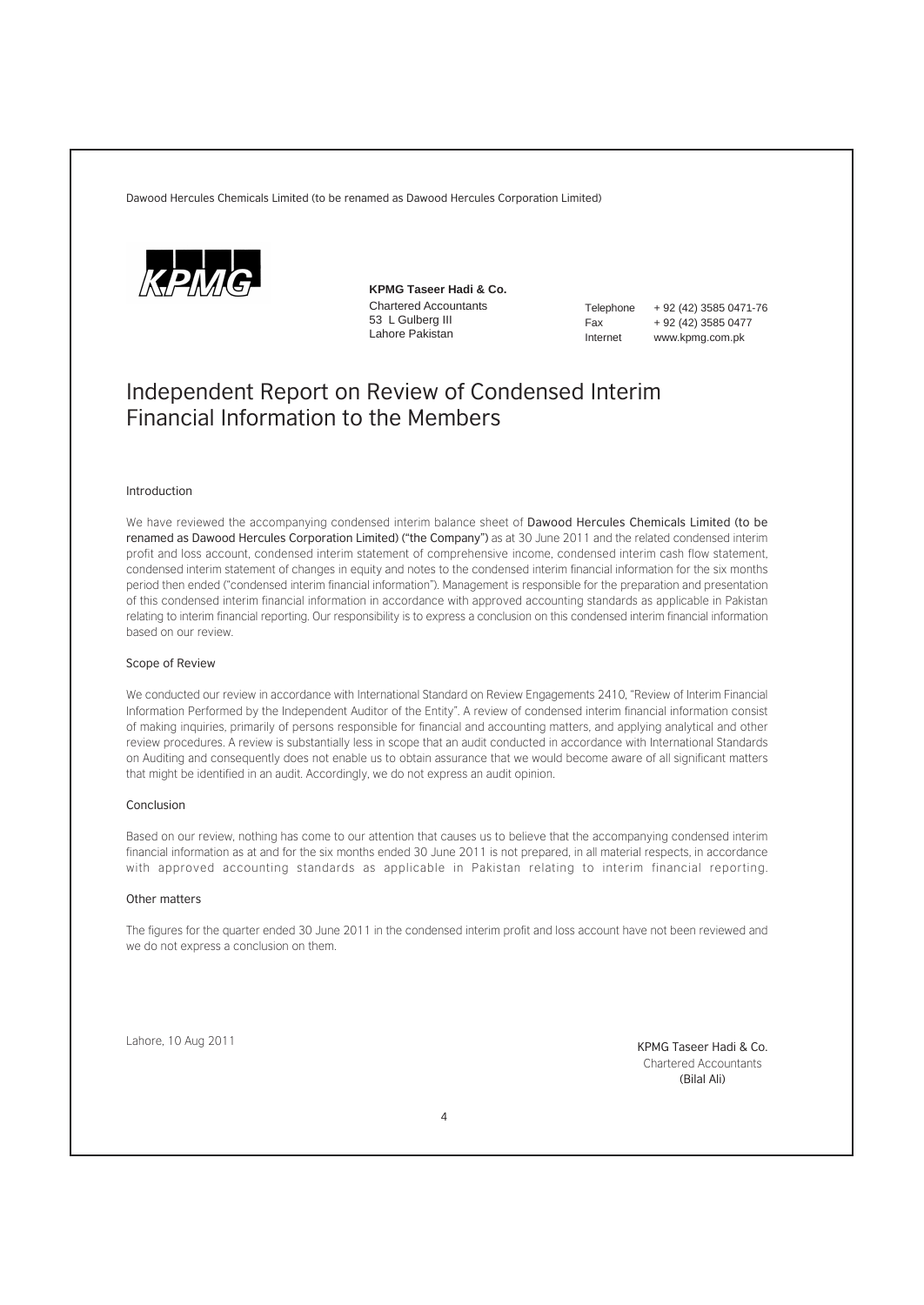# Condensed Interim Balance Sheet (Un-audited)<br>As at 30 June 2011

|                                                                                                                                                                                                                                    | Note         | (Un-audited)<br>30 June<br>2011<br>(Rupees in thousand) | (Audited)<br>31 December<br>2010                                                          |
|------------------------------------------------------------------------------------------------------------------------------------------------------------------------------------------------------------------------------------|--------------|---------------------------------------------------------|-------------------------------------------------------------------------------------------|
| Liabilities                                                                                                                                                                                                                        |              |                                                         |                                                                                           |
| Share capital and reserves<br>Authorized capital                                                                                                                                                                                   |              |                                                         |                                                                                           |
| 1,000,000,000 ordinary shares of Rs 10 each                                                                                                                                                                                        |              | 10,000,000                                              | 10,000,000                                                                                |
| Issued, subscribed and paid up capital<br>Revenue reserves<br>Fair value reserve on short term investments                                                                                                                         | 7            | 4,812,871<br>14,629,779<br>19,442,650                   | 1,203,217<br>18,205,346<br>135,765<br>19,544,328                                          |
| Non current liabilities<br>Long term loans<br>Deferred taxation<br>Staff retirement and other service benefits                                                                                                                     | 8            | 3,186                                                   | 5,042,000<br>268,464<br>51,590                                                            |
| <b>Current liabilities</b><br>Current portion - long term loans<br>Short term financing - secured<br>Trade and other payables<br>Markup payable on secured loans                                                                   | 8<br>9<br>10 | 3,186<br>103,596                                        | 5,362,054<br>660,500<br>45.725<br>694.717<br>232,983                                      |
| Provision for taxation<br>Contingencies and commitments                                                                                                                                                                            | 11           | 21,796<br>125,392                                       | 686,000<br>2.319.925                                                                      |
|                                                                                                                                                                                                                                    |              | 19,571,228                                              | 27,226,307                                                                                |
| Assets<br>Fixed capital expenditure<br>Property, plant and equipment<br>Capital work in progress                                                                                                                                   | 12           | 44,688                                                  | 1,871,708<br>366.514                                                                      |
|                                                                                                                                                                                                                                    |              | 44.688                                                  | 2.238.222                                                                                 |
| Long term investments                                                                                                                                                                                                              | 13           | 18,435,619                                              | 19,289,962                                                                                |
| Long term loans and advances                                                                                                                                                                                                       |              | 184                                                     | 1.680                                                                                     |
| <b>Current assets</b><br>Stores, spares and loose tools<br>Stock in trade<br>Trade debts<br>Loans, advances, deposits, prepayments and other receivables<br>Advance income tax<br>Short term investments<br>Cash and bank balances | 14<br>15     | 6,397<br>25,149<br>1,054,643<br>4,548<br>1,090,737      | 1,073,544<br>216.117<br>2.131<br>89.309<br>625,148<br>2.439.931<br>1,250,263<br>5,696,443 |
|                                                                                                                                                                                                                                    |              | 19,571,228                                              | 27,226,307                                                                                |

The annexed notes 1 to 20 form an integral part of this condensed interim financial information.

Isar Ahmad Chief Executive

Karachi: 10 Aug 2011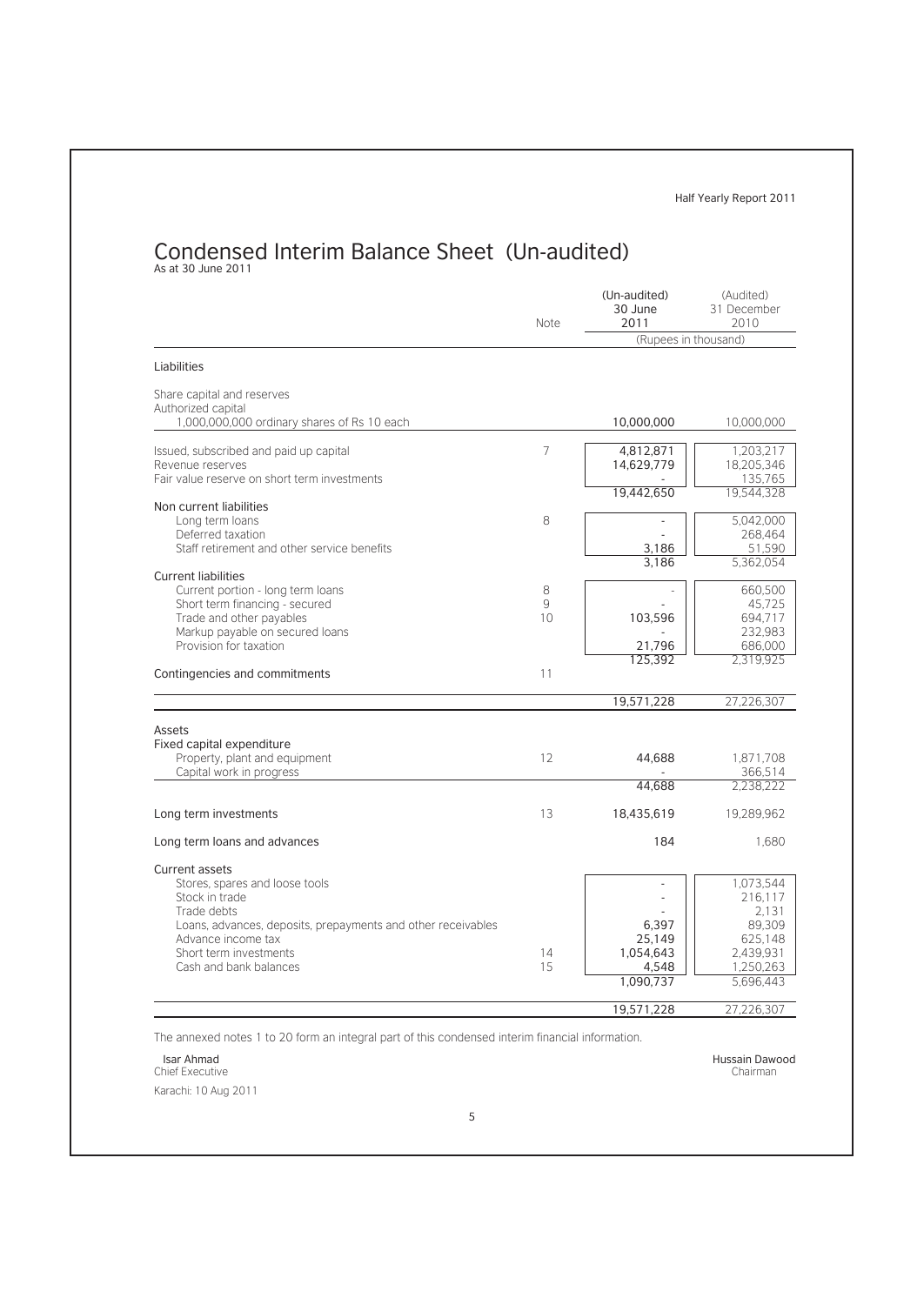### Condensed Interim Profit and Loss Account (Un-audited)<br>For the six months ended 30 June 2011

|                                                                                    | Quarter ended<br>30 June |            | Six months ended<br>30 June |             |  |
|------------------------------------------------------------------------------------|--------------------------|------------|-----------------------------|-------------|--|
|                                                                                    | 2011                     | 2010       | 2011                        | 2010        |  |
|                                                                                    | (Rupees in thousand)     |            | (Rupees in thousand)        |             |  |
| Continuing operation                                                               |                          |            |                             |             |  |
| Sales - net                                                                        |                          | 1,545,420  |                             | 2.935,775   |  |
| Cost of sales                                                                      |                          | (648, 423) |                             | (1.718.256) |  |
| Gross profit                                                                       |                          | 896,997    |                             | 1,217,519   |  |
| Selling and distribution expenses                                                  |                          | (62.750)   |                             | (106.186)   |  |
| Administrative expenses                                                            | (60, 897)                | (134, 855) | (92, 593)                   | (224, 053)  |  |
| Impairment on available for sale investments                                       | (1, 196)                 |            | (3,333)                     |             |  |
| Other operating expenses                                                           | (3,714)                  | (31,880)   | (3,714)                     | (32,090)    |  |
| Other operating income                                                             | 31,110                   | 18,752     | 275,845                     | 317,316     |  |
| (Loss) / profit from operating activities                                          | (34, 697)                | 686,264    | 176,205                     | 1,172,506   |  |
| Finance cost                                                                       |                          | (221, 979) |                             | (459.442)   |  |
| (Loss) / profit before income tax                                                  | (34, 697)                | 464,285    | 176,205                     | 713,064     |  |
| Income tax expense                                                                 |                          | (134, 976) | (21,796)                    | (190, 700)  |  |
| (Loss) / profit for the period from<br>continuing operation                        | (34, 697)                | 329,309    | 154,409                     | 522.364     |  |
|                                                                                    |                          |            |                             |             |  |
| owners of the Company                                                              | (34, 697)                | 329,309    | 154,409                     | 522.364     |  |
|                                                                                    |                          |            |                             | 1.09        |  |
| (Loss) / profit attributable to<br>(Loss) / earnings per share - basic and diluted | (0.07)                   | 0.68       | 0.32                        |             |  |

The annexed notes 1 to 20 form an integral part of this condensed interim financial information.

Isar Ahmad Chief Executive

Karachi: 10 Aug 2011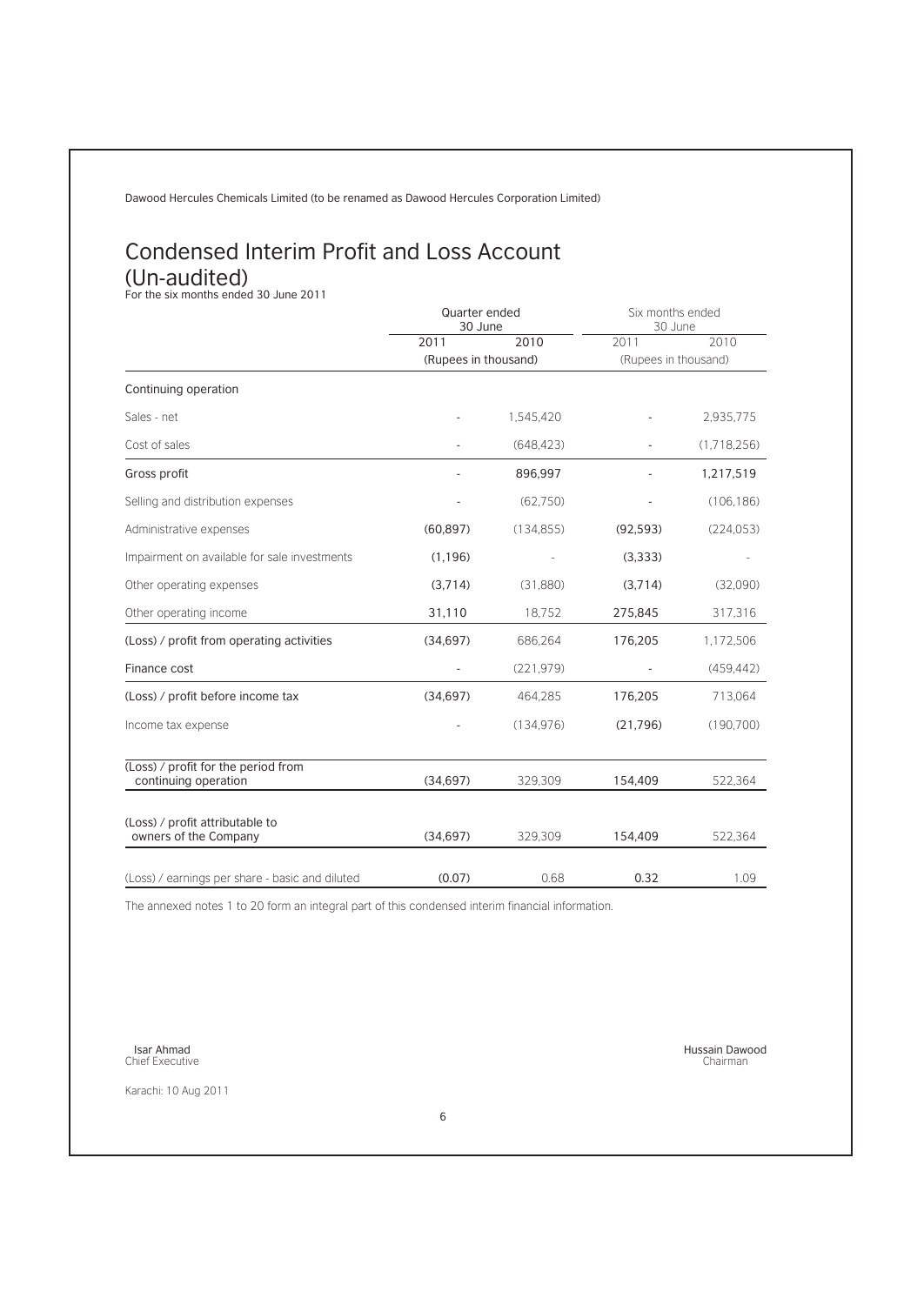## Condensed Interim Statement of Comprehensive Income (Un-audited)<br>For the six months ended 30 June 2011

|                                                                                        | Quarter ended<br>30 June |            | Six months ended<br>30 June |         |
|----------------------------------------------------------------------------------------|--------------------------|------------|-----------------------------|---------|
|                                                                                        | 2011                     | 2010       | 2011                        | 2010    |
|                                                                                        | (Rupees in thousand)     |            | (Rupees in thousand)        |         |
| (Loss) / profit for the period<br>Other comprehensive (loss) / income                  | (34,697)                 | 329.309    | 154,409                     | 522.364 |
| Adjustment arising from measurement to<br>fair value of available for sale investments |                          | (583, 197) |                             | 251.715 |
| Total comprehensive (loss) / income for the period                                     | (34.697)                 | (253.888)  | 154.409                     | 774.079 |

The annexed notes 1 to 20 form an integral part of this condensed interim financial information.

Isar Ahmad Chief Executive

Karachi: 10 Aug 2011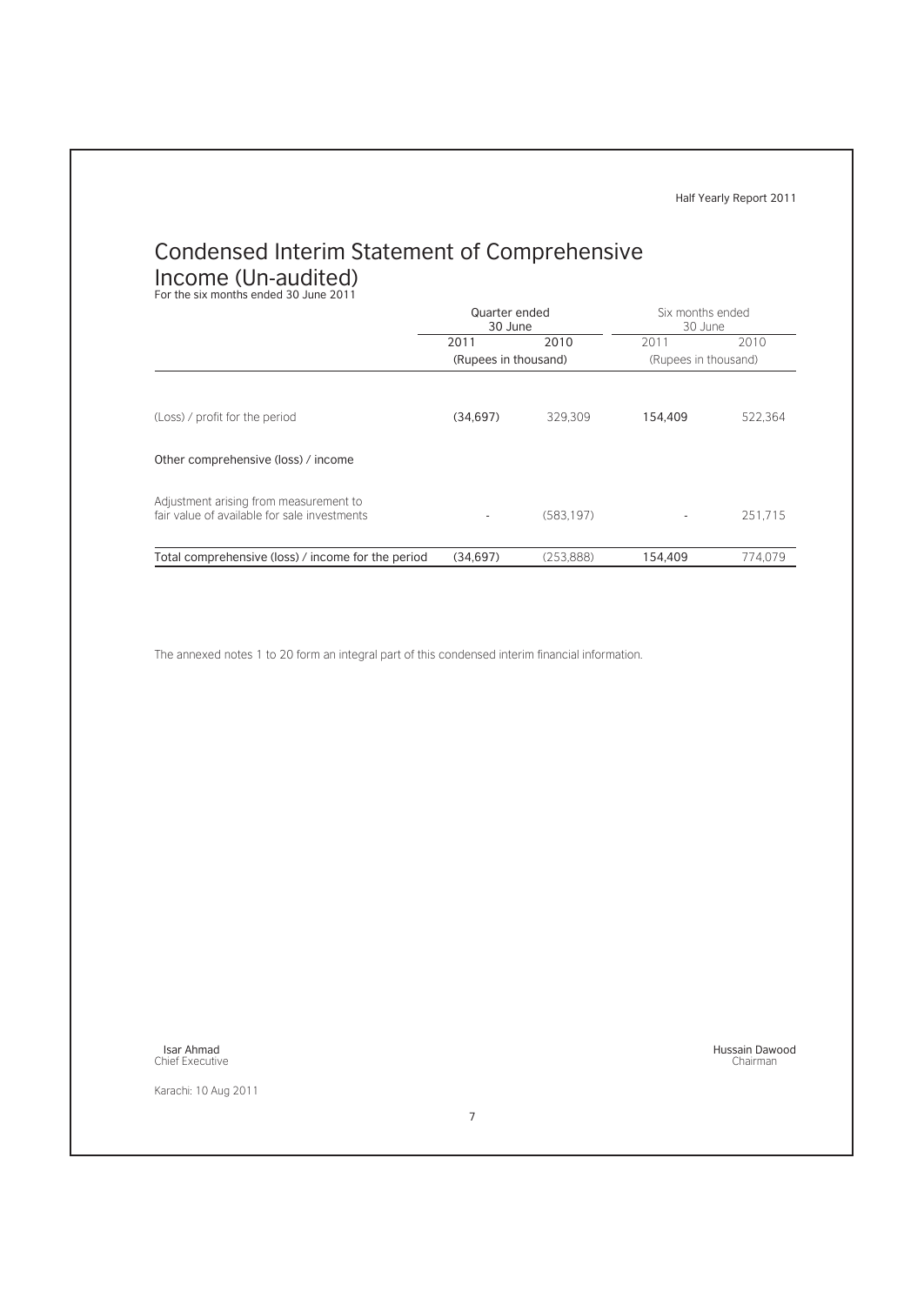# Condensed Interim Cash Flow Statement (Un-audited)<br>For the six months ended 30 June 2011

|                                                                                                                                                        |      | Six months<br>ended<br>30 June 2011 | Six months<br>ended<br>30 June 2010        |
|--------------------------------------------------------------------------------------------------------------------------------------------------------|------|-------------------------------------|--------------------------------------------|
|                                                                                                                                                        | Note | (Rupees in thousand)                |                                            |
| Cash (used in) / generated from operations                                                                                                             | 16   | (15,077)                            | 745,675                                    |
| Finance cost paid<br>Taxes paid<br>Staff retirement and other service benefits paid<br>Long term loans and advances                                    |      | (25, 149)<br>(2,024)<br>(184)       | (491.875)<br>(282, 463)<br>(9.553)<br>720  |
| Net cash (used in) operating activities                                                                                                                |      | (42, 434)                           | (37.496)                                   |
| Cash flow from investing activities                                                                                                                    |      |                                     |                                            |
| Fixed capital expenditure<br>Proceeds from sale of fixed assets<br>Profit on time deposits<br>Proceeds from disposal of available for sale investments |      | (3,650)<br>1,491<br>7,949           | (323, 883)<br>6.174<br>20.272<br>1.274.140 |
| Short term investments at fair value through profit or loss<br>Dividend received                                                                       |      | (440,000)<br>217,965                | (20,000)<br>227,241                        |
| Net cash (used in) / generated from investing activities                                                                                               |      | (216, 245)                          | 1.183.944                                  |
| Cash flow from financing activities                                                                                                                    |      |                                     |                                            |
| Dividend paid                                                                                                                                          |      | (120, 729)                          | (109.514)                                  |
| Net cash (used in) financing activities                                                                                                                |      | (120, 729)                          | (109.514)                                  |
| Net (decrease) / increase in cash and cash equivalents                                                                                                 |      | (379, 408)                          | 1.036.934                                  |
| Cash and cash equivalents at the beginning of period                                                                                                   |      | 383,956                             | (918.457)                                  |
| Cash and cash equivalents at the end of period                                                                                                         | 17   | 4,548                               | 118,477                                    |

The annexed notes 1 to 20 form an integral part of this condensed interim financial information.

Isar Ahmad Chief Executive

Karachi: 10 Aug 2011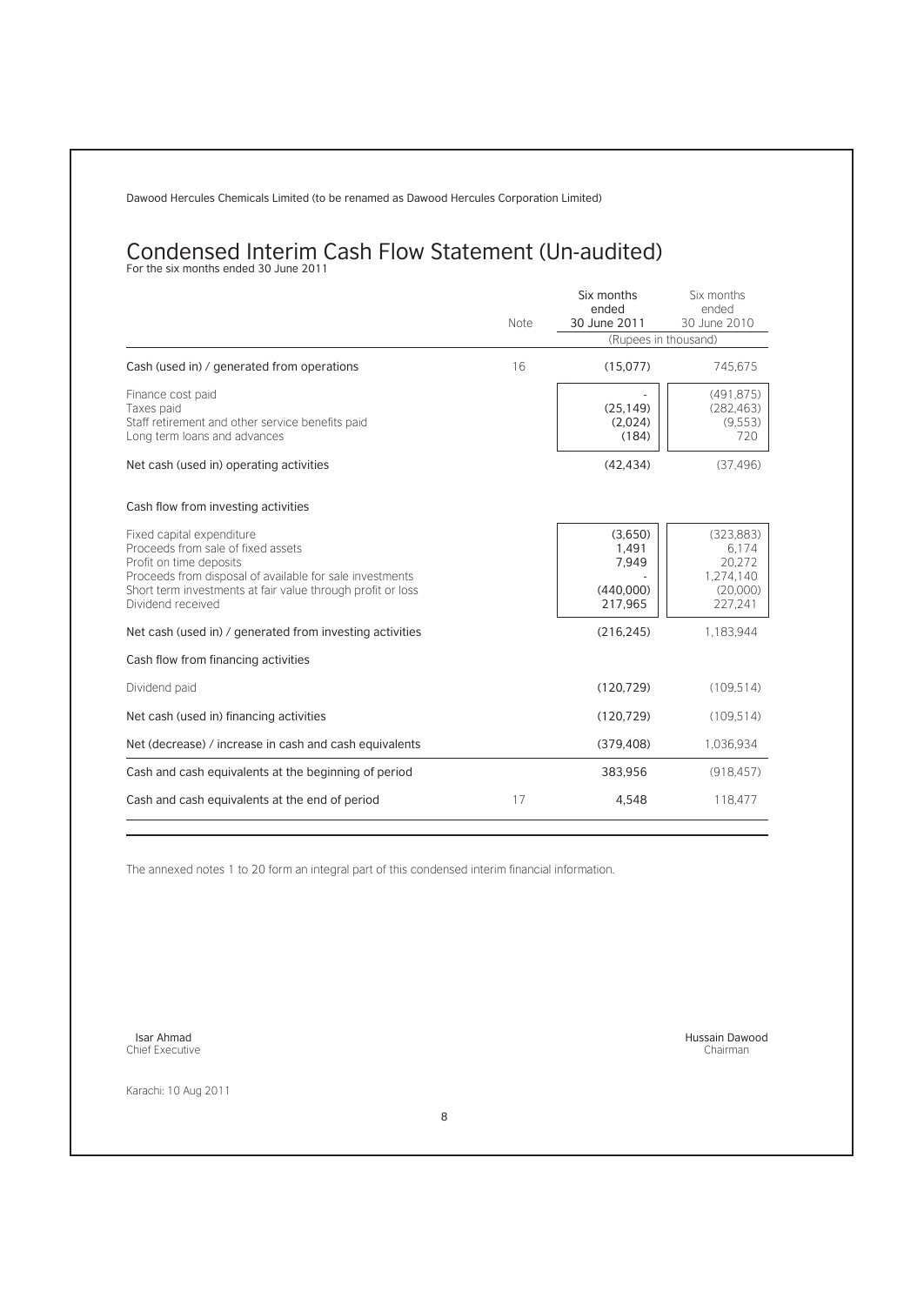# Condensed Interim Statement of Changes in Equity (Un-audited)<br>For the six months ended 30 June 2011

|                                                                    |                    |                    | Revenue reserves                                  |                         |                       |            |
|--------------------------------------------------------------------|--------------------|--------------------|---------------------------------------------------|-------------------------|-----------------------|------------|
|                                                                    | Share<br>Capital   | General<br>reserve | Un appropriated<br>Profit<br>(Rupees in thousand) | Total                   | Fair value<br>reserve | Total      |
| Balance as on 01 January 2010                                      | 1.093.834          | 700.000            | 16,056,870                                        | 16,756,870              | 3.985                 | 17,854,689 |
| Total comprehensive income for the period                          |                    |                    | 522.364                                           | 522,364                 | 251.715               | 774,079    |
| Final cash dividend @ 10% for the year<br>ended 31 December 2009   |                    |                    | (109, 383)                                        | (109, 383)              |                       | (109.383)  |
| Final stock dividend @ 10% for the year<br>ended 31 December 2009  | 109,383<br>109.383 |                    | (109, 383)<br>(218, 766)                          | (109, 383)<br>(218.766) |                       | (109.383)  |
| Balance as at 30 June 2010                                         | 1,203,217          | 700,000            | 16,360,468                                        | 17,060,468              | 255,700               | 18,519,385 |
| Balance as on 01 January 2011<br>before demerger                   | 1.203.217          | 700.000            | 17,505,346                                        | 18,205,346              | 135,765               | 19,544,328 |
| Transfer of fair value reserve to<br>fertilizer business (note 3)  |                    |                    |                                                   |                         | (135, 765)            | (135,765)  |
| Balance as on 01 January 2011<br>after demerger                    | 1.203.217          | 700,000            | 17,505,346                                        | 18,205,346              |                       | 19,408,563 |
| Total comprehensive income for the period                          |                    |                    | 154.409                                           | 154.409                 |                       | 154,409    |
| Final cash dividend @ 10% for the year<br>ended 31 December 2010   |                    |                    | (120.322)                                         | (120.322)               |                       | (120.322)  |
| Final stock dividend @ 300% for the year<br>ended 31 December 2010 | 3,609,654          |                    | (3,609,654)                                       | (3,609,654)             |                       |            |
|                                                                    | 3,609,654          |                    | (3.729.976)                                       | (3.729.976)             |                       | (120.322)  |
| Balance as at 30 June 2011                                         | 4.812.871          | 700.000            | 13,929,779                                        | 14.629.779              |                       | 19.442.650 |

The annexed notes 1 to 20 form an integral part of this condensed interim financial information.

Isar Ahmad Chief Executive

Karachi: 10 Aug 2011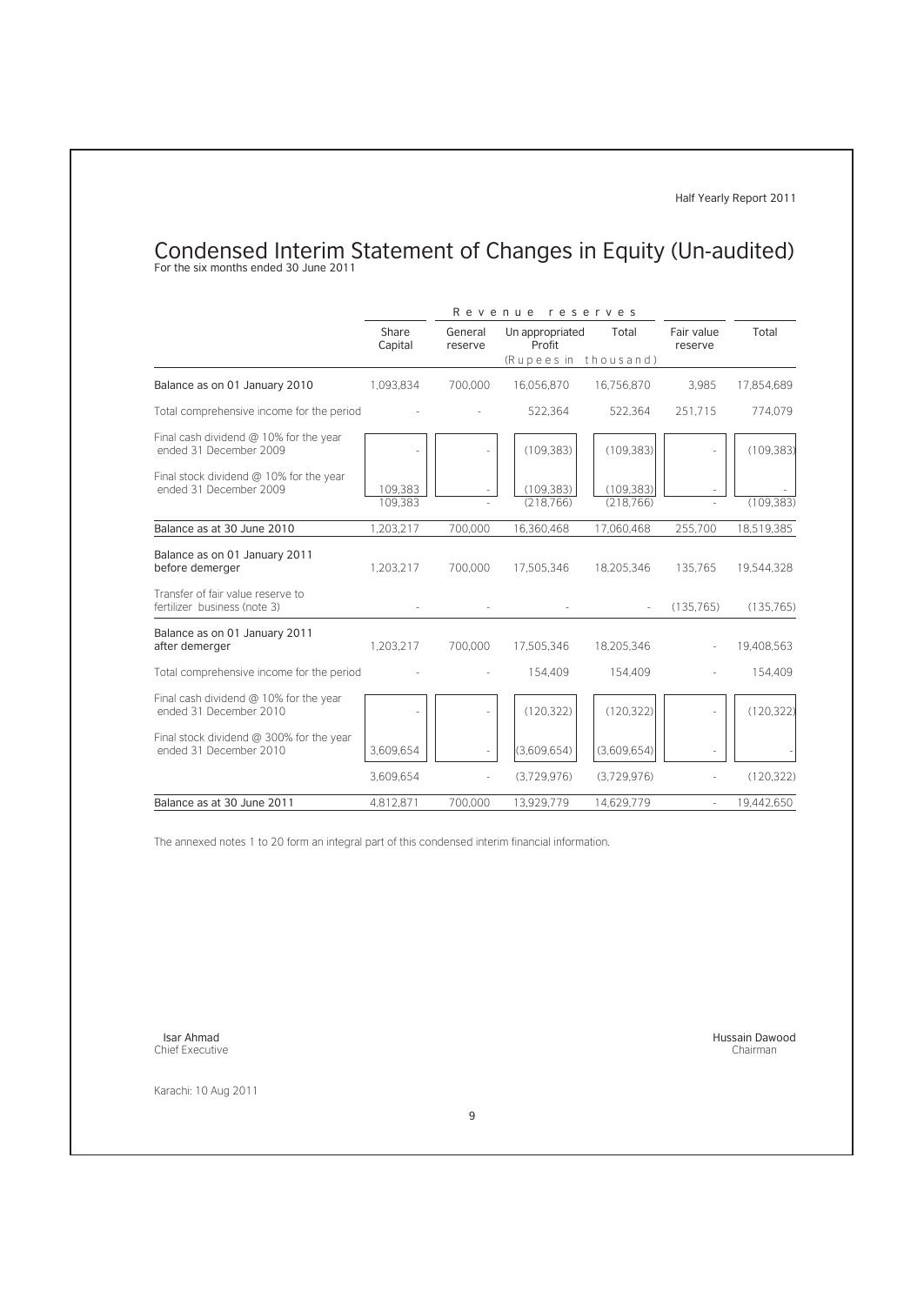#### Notes to the Condensed Interim Financial Information (Un-audited) For the six months ended 30 June 2011

1 Dawood Hercules Chemicals Limited (to be renamed as Dawood Hercules Corporation Limited) ("the Company") is a public limited company. It was incorporated in Pakistan in 1968 under the Companies Act 1913 (now Companies Ordinance, 1984) and is listed on Karachi, Lahore and Islamabad Stock Exchanges. The principal activity of the Company is to manage investments. The registered office of the Company has been changed from the province of Punjab to the province of Sindh in June 2011 and is now situated at Dawood Center, M.T. Khan Road, Karachi.

- 2 The Board of Directors of the Company in their meeting of 16 June 2010 decided to divide the Company into two companies by separating its fertilizer business from the rest of the business, to be continued by the newly incorporated subsidiary company, that was to be retained in the Company. The division was to be effected through a Scheme of Arrangement (the 'Scheme') under Section 284 to 288 of the Companies Ordinance, 1984 whereby:
	- (a) the fertilizer undertaking would be transferred and vested in the Company against the issuance of ordinary shares of the Company; and
	- (b) the retention of Retained Undertaking in the Holding Company and the change of name of Dawood Hercules Chemicals Limited to Dawood Hercules Corporation Limited. Dawood Hercules Corporation Limited would then become a Holding Company and oversee the business of new fertilizer subsidiary.

The Scheme, after obtaining the requisite approval from the creditors and the shareholders of the Holding and Subsidiary Company, was approved by the Lahore High Court on 23 July 2011 and came into effect on 1 January 2011 (the 'Effective Date').

In accordance with the Scheme, all assets, liabilities, agreements, arrangements and other matters relating to the fertilizer business would be transferred to DH Fertilizers Limited on the Effective Date against the issuance of 99,999,994 Ordinary shares of Rs. 10 each, in addition to the existing 6 fully paid ordinary shares of Rs. 10 each plus share premium.

#### 3 Bifurcated balance sheet as on 01 January 2011

In order to determine the net assets for the aforementioned transfer, the assets and liabilities of the Holding Company as on 01 January 2011 were bifurcated, as per the Scheme, between the Fertilizer Undertaking and Retained Undertaking. Based on such bifurcated balance sheet duly audited by the external auditors, the assets and liabilities transferred to the Company are summarized below including the amount against which shares are to be issued to the Holding Company and share premium resulting therefrom: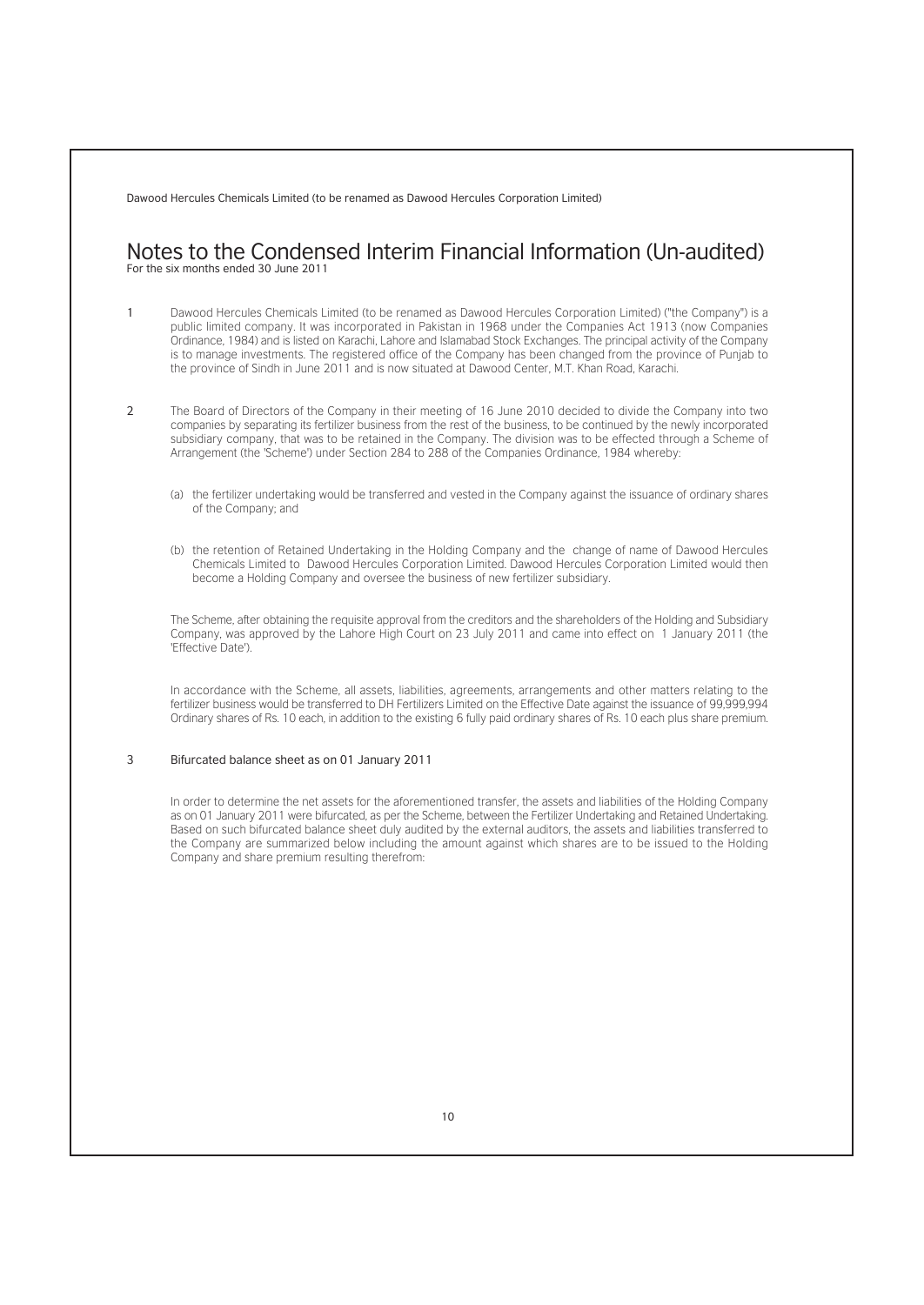|     |                                              | Retained<br>undertaking<br>(DHCL) | Fertilizer<br>undertaking<br>(DH Fertilizers<br>Limited) | Total      |
|-----|----------------------------------------------|-----------------------------------|----------------------------------------------------------|------------|
|     |                                              |                                   | Rupees in thousands                                      |            |
| 3.1 | Assets                                       |                                   |                                                          |            |
|     | non-current assets                           |                                   |                                                          |            |
|     | Fixed capital expenditure                    |                                   |                                                          |            |
|     | Property, plant and equipment                | 45,037                            | 1,826,671                                                | 1,871,708  |
|     | Capital work in progress                     |                                   | 366.514                                                  | 366,514    |
|     |                                              | 45,037                            | 2.193.185                                                | 2.238.222  |
|     | Long term investments                        | 16,820,499                        | 2,469,463                                                | 19,289,962 |
|     | Long term loans and advances                 |                                   | 1.680                                                    | 1,680      |
|     | <b>Current assets</b>                        |                                   |                                                          |            |
|     | Stores, spares and loose tools               |                                   | 1,073,544                                                | 1,073,544  |
|     | Stock in trade                               |                                   | 216.117                                                  | 216,117    |
|     | Trade debts                                  |                                   | 2.131                                                    | 2.131      |
|     | Loans, advances, deposits, prepayments and   |                                   |                                                          |            |
|     | other receivables                            | 9,298                             | 80,011                                                   | 89,309     |
|     | Advance income tax                           |                                   | 625,148                                                  | 625,148    |
|     | Short term investments                       | 568,609                           | 1,871,322                                                | 2.439.931  |
|     | Cash and bank balances                       | 383,956                           | 866,307                                                  | 1,250,263  |
|     | <b>Total assets</b>                          | 961,863<br>17,827,399             | 4,734,580<br>9,398,908                                   | 5,696,443  |
|     |                                              |                                   |                                                          | 27,226,307 |
|     | <b>Equity and Liabilities</b>                |                                   |                                                          |            |
|     | Share capital and reserves                   |                                   |                                                          |            |
|     | Share capital                                | 1.203.217                         |                                                          | 1,203,217  |
|     | Revenue reserves                             | 18,205,346                        |                                                          | 18,205,346 |
|     | Fair value reserve on short term investments | 19,408,563                        | 135,765<br>135,765                                       | 135,765    |
|     | Non current liabilities                      |                                   |                                                          | 19,544,328 |
|     | Long term loans                              |                                   | 5,042,000                                                | 5,042,000  |
|     | Deferred taxation                            |                                   | 268,464                                                  | 268,464    |
|     | Staff retirement and other service benefits  | 3,321                             | 48,269                                                   | 51,590     |
|     |                                              | 3,321                             | 5,358,733                                                | 5,362,054  |
|     | <b>Current liabilities</b>                   |                                   |                                                          |            |
|     | Current portion - long term loans            |                                   | 660,500                                                  | 660,500    |
|     | Short term financing - secured               |                                   | 45.725                                                   | 45.725     |
|     | Trade and other payables                     | 30,634                            | 664,083                                                  | 694,717    |
|     | Markup payable on secured loans              |                                   | 232,983                                                  | 232,983    |
|     | Provision for taxation                       |                                   | 686,000                                                  | 686,000    |
|     | Contingencies and commitments                | 30,634                            | 2,289,291                                                | 2,319,925  |
|     |                                              |                                   |                                                          |            |
|     | Adjustment pertaining to Fertilizer          |                                   |                                                          |            |
|     | Undertaking                                  | (1,615,119)                       | 1,615,119                                                |            |
|     |                                              |                                   |                                                          |            |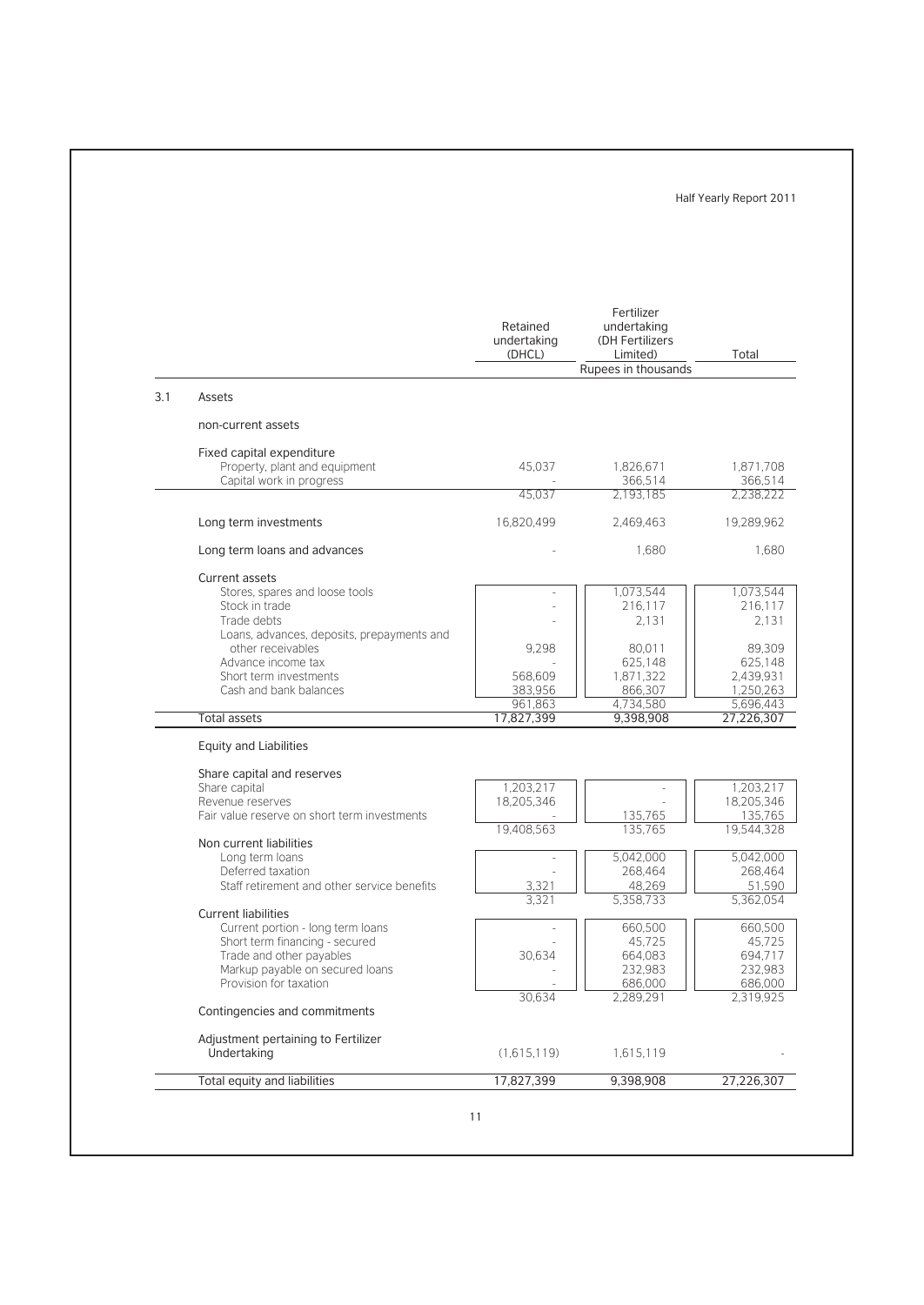| 3.2 | Transfer of Fertilizer Undertaking                                                                                                                                                                                                                                                                                                                                                                                                                                                                                                                                      |                                                                                                                         |
|-----|-------------------------------------------------------------------------------------------------------------------------------------------------------------------------------------------------------------------------------------------------------------------------------------------------------------------------------------------------------------------------------------------------------------------------------------------------------------------------------------------------------------------------------------------------------------------------|-------------------------------------------------------------------------------------------------------------------------|
|     | The net assets of the fertilizer undertaking transferred to DH Fertilizers Limited as on 01 January 2011 amounting to<br>Rs. 1.615.119 are summarized below:                                                                                                                                                                                                                                                                                                                                                                                                            |                                                                                                                         |
|     |                                                                                                                                                                                                                                                                                                                                                                                                                                                                                                                                                                         | 01 January 2011<br>Rupees in thousands                                                                                  |
|     | Total assets (note 3.1)                                                                                                                                                                                                                                                                                                                                                                                                                                                                                                                                                 | 9,398,908                                                                                                               |
|     | Less: Total liabilities (note 3.1)<br>Net assets transferred to Fertilizer Undertaking                                                                                                                                                                                                                                                                                                                                                                                                                                                                                  | 7,648,024<br>1,750,884                                                                                                  |
|     |                                                                                                                                                                                                                                                                                                                                                                                                                                                                                                                                                                         |                                                                                                                         |
|     | Less: Fair value reserve                                                                                                                                                                                                                                                                                                                                                                                                                                                                                                                                                | 135,765<br>1,615,119                                                                                                    |
|     | Less: Ordinary shares to be issued to Holding Company                                                                                                                                                                                                                                                                                                                                                                                                                                                                                                                   | 1,000,000                                                                                                               |
|     | Share premium                                                                                                                                                                                                                                                                                                                                                                                                                                                                                                                                                           | 615,119                                                                                                                 |
|     | condensed interim financial information has been prepared in accordance with approved accounting standards as<br>applicable in Pakistan for interim financial reporting. The disclosures in this condensed interim financial information<br>do not include the information reported for full annual financial statements and should therefore be read in conjunction<br>with the annual financial statements for the year ended 31 December 2010. Comparative figures represents balances<br>of the Dawood Hercules Chemicals Limited prior to demerger of the Company. | This condensed interim financial information is un-audited and is subject to limited scope review by the auditors. This |
| 5   | The accounting policies and the methods of computation adopted in the preparation of this condensed interim financial<br>information are the same as those applied in the preparation of the annual financial statements for the year ended 31<br>December 2010.                                                                                                                                                                                                                                                                                                        |                                                                                                                         |
| 6   | The preparation of condensed interim financial information requires management to make judgments, estimates and<br>assumptions that affect the application of accounting policies and the reported amounts of assets and liabilities, income<br>and expenses. Actual results may differ from these estimates. The significant judgments made by the management in<br>applying the Company's accounting policies and the key sources of estimation were same as those applied to the<br>financial statements for the year ended 31 December 2010.                        |                                                                                                                         |
|     | Income tax expense is recognized based on management's best estimate of the weighted average annual income tax<br>rate expected for the full financial year.                                                                                                                                                                                                                                                                                                                                                                                                            |                                                                                                                         |
|     | Provision for Workers Profits Participation Fund is based on profits caused by business and trade and excludes other<br>income in accordance with the law, as advised by the legal advisors of the Company.                                                                                                                                                                                                                                                                                                                                                             |                                                                                                                         |
| 7   | Issued, subscribed and paid up capital                                                                                                                                                                                                                                                                                                                                                                                                                                                                                                                                  |                                                                                                                         |
|     | Under the Scheme, share capital was retained in the Company, as referred to in note 3. Subsequent to Demerger, the<br>Company issued 360,965,400 bonus shares in the ratio of 3 shares for every 1 share held.                                                                                                                                                                                                                                                                                                                                                          |                                                                                                                         |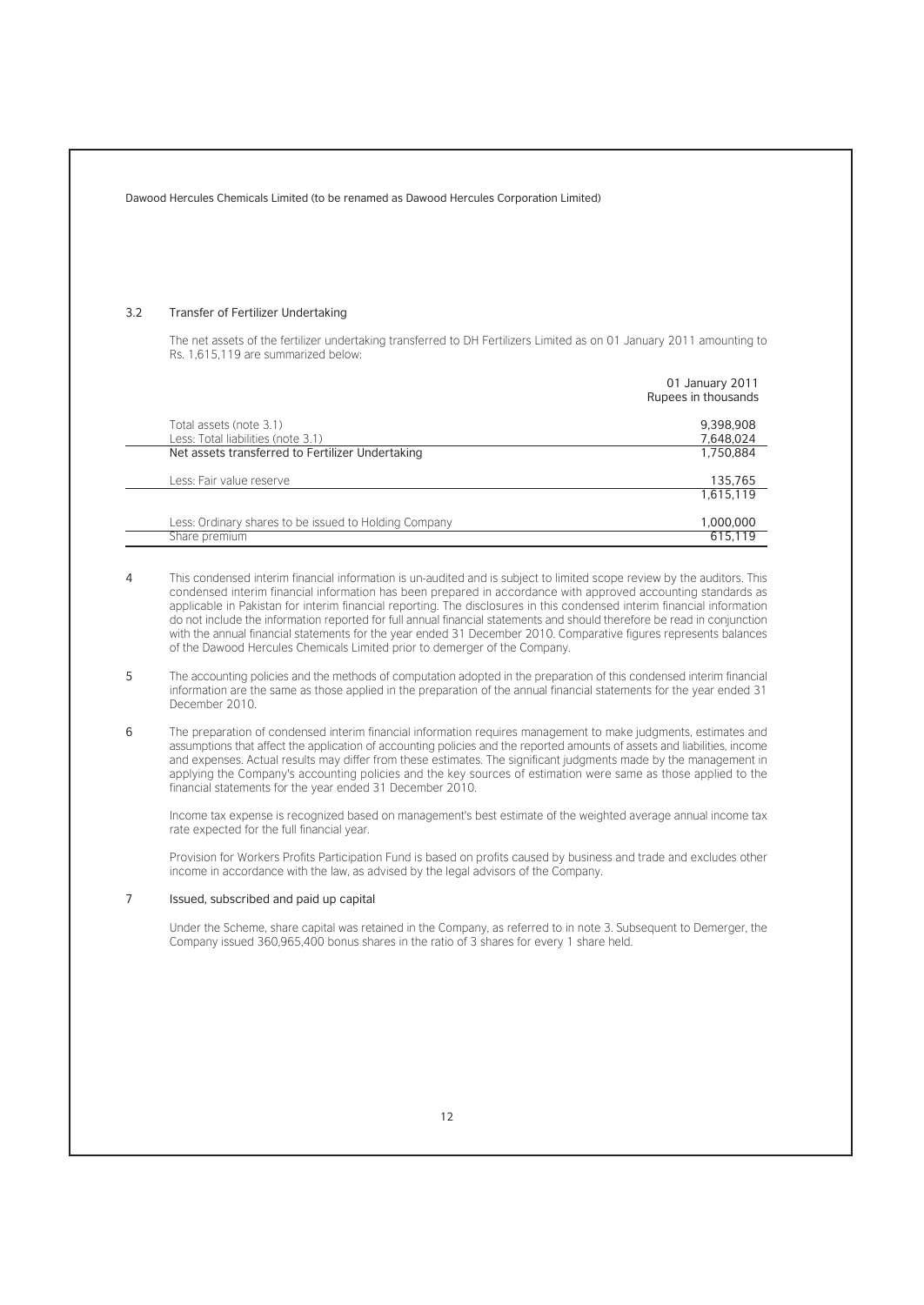#### 8 Long term loans

Participatory redeemable capital represents Islamic Sukuk Certificates issued to banks/financial institution under Musharaka arrangements. The facility is secured by a first charge created by way of hypothecation over the specific fixed assets of the Company up to the extent of Rs. 7.72 billion, comprising various machinery of Urea and Ammonia plant. The facility carries mark-up at the rate of average of six months ask side KIBOR plus 120 bps payable half yearly subject to a minimum of 3.5% per annum and a maximum of 25% per annum.

|     |                                                                                                                                                                                                                                  |      | (Un-audited)<br>30 June<br>2011          | (Audited)<br>31 December<br>2010                                                        |
|-----|----------------------------------------------------------------------------------------------------------------------------------------------------------------------------------------------------------------------------------|------|------------------------------------------|-----------------------------------------------------------------------------------------|
|     |                                                                                                                                                                                                                                  |      | (Rupees in thousand)                     |                                                                                         |
|     | Opening balance<br>Transferred to DH Fertilizers Limited (note 3)<br>Redemption during the period under call option                                                                                                              |      | 5,702,500<br>(5,702,500)                 | 6,302,500<br>(600,000)<br>5.702.500                                                     |
|     | Less: Current portion of long term loans                                                                                                                                                                                         |      |                                          | (660, 500)                                                                              |
|     | <b>Closing balance</b>                                                                                                                                                                                                           |      |                                          | 5,042,000                                                                               |
| 8.1 | Under the Scheme, effective 01 January 2011 all long term loans were transferred to DH Fertilizers Limited, as referred<br>to in note 3.                                                                                         |      | (Un-audited)<br>30 June                  | (Audited)<br>31 December                                                                |
|     |                                                                                                                                                                                                                                  | Note | 2011                                     | 2010                                                                                    |
|     |                                                                                                                                                                                                                                  |      | (Rupees in thousand)                     |                                                                                         |
| 9   | Short term financing - secured                                                                                                                                                                                                   |      |                                          |                                                                                         |
|     | Running finance facility                                                                                                                                                                                                         | 9.1  |                                          | 45.725                                                                                  |
| 9.1 | Under the Scheme, effective 01 January 2011 all short term financing have been transferred to DH Fertilizers Limited<br>as referred to in note 3.                                                                                |      |                                          |                                                                                         |
|     |                                                                                                                                                                                                                                  |      | (Un-audited)<br>30 June<br>2011          | (Audited)<br>31 December<br>2010                                                        |
|     |                                                                                                                                                                                                                                  |      | (Rupees in thousand)                     |                                                                                         |
| 10  | Trade and other payables                                                                                                                                                                                                         |      |                                          |                                                                                         |
|     | Trade creditors<br>Due to associated undertaking<br>Unclaimed dividends<br>Advance from customers<br>Accrued expenses<br>Sales tax payable<br>Deposits<br>Workers' profits participation fund<br>Workers' welfare fund<br>Others |      | 3<br>66.918<br>19.723<br>13.288<br>3.664 | 196,379<br>20.130<br>20,486<br>253,743<br>1.215<br>25,609<br>95,309<br>70.251<br>11,595 |
|     |                                                                                                                                                                                                                                  |      | 103,596                                  | 694,717                                                                                 |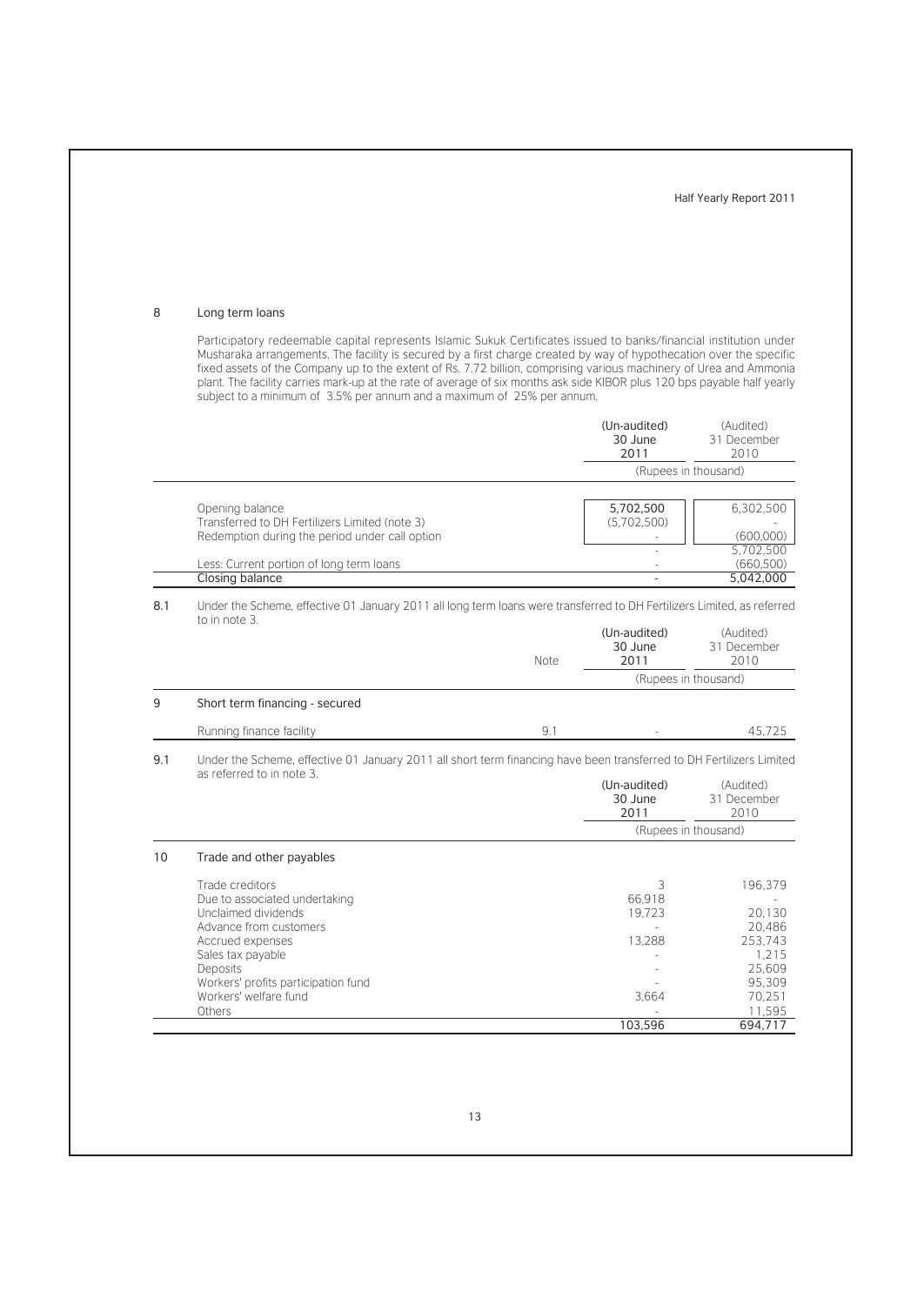10.1 Trade and other payables as at 31 December 2010 includes Rs. 664,082,961, which were transferred to DH Fertilizers Limited on demerger as referred to in note 3.

#### 11 Contingencies and commitments

Under the Scheme all contingent liabilities and commitments as on 01 January 2011 have been transferred to DH Fertilizers Limited as referred to in note 3. Further, there are no contingencies and commitments as at 30 June 2011.

|    |                                                                                                                                  | <b>Note</b> | (Un-audited)<br>30 June<br>2011 | (Audited)<br>31 December<br>2010 |
|----|----------------------------------------------------------------------------------------------------------------------------------|-------------|---------------------------------|----------------------------------|
|    |                                                                                                                                  |             | (Rupees in thousand)            |                                  |
| 12 | Property, plant and equipment                                                                                                    |             |                                 |                                  |
|    | Opening net book value<br>Less: Transferred to DH Fertilizers Limited (note 3)                                                   |             | 1,871,708<br>(1,826,671)        | 1.340.588                        |
|    | Net book value of assets retained<br>Add: Additions during the period<br>Less: Assets disposed off/transferred during the period | 12.1        | 45.037<br>3.650<br>3.100        | 1.340.588<br>761.012<br>50.669   |
|    |                                                                                                                                  |             | 45,587                          | 2.050.931                        |
|    | Depreciation charged during the period<br>Depreciation on assets disposed off/transferred during the period                      |             | (3.072)<br>2.173                | (207.508)<br>28.285              |
|    |                                                                                                                                  |             | 44.688                          | 1.871.708                        |

12.1 The following additions to fixed assets have been made during the six months ended 30 June 2011.

|                                    | (Un-audited)<br>30 June<br>2011 | (Audited)<br>31 December<br>2010 |  |
|------------------------------------|---------------------------------|----------------------------------|--|
|                                    |                                 | (Rupees in thousand)             |  |
| Plant and machinery                |                                 | 705.028                          |  |
| Furniture, fittings and equipments | 139                             | 9.524                            |  |
| Data processing equipment          | 824                             | 9.090                            |  |
| Motor vehicles                     | 2,687                           | 37.370                           |  |
|                                    | 3.650                           | 761.012                          |  |

12.2 Fixed assets having net book value of Rs. 0.750 million (2010: Rs. 22.384 million) were sold to employees/director as per the company policy.

|    |                                                             | <b>Note</b>  | (Un-audited)<br>30 June<br>2011       | (Audited)<br>31 December<br>2010 |
|----|-------------------------------------------------------------|--------------|---------------------------------------|----------------------------------|
|    |                                                             |              |                                       | (Rupees in thousand)             |
| 13 | Long term investments                                       |              |                                       |                                  |
|    | Investment in subsidiary company<br>Investment in associate | 13.1<br>13.2 | 1,615,119<br>16,820,500<br>18,435,619 | 19,289,962<br>19.289.962         |
|    |                                                             |              |                                       |                                  |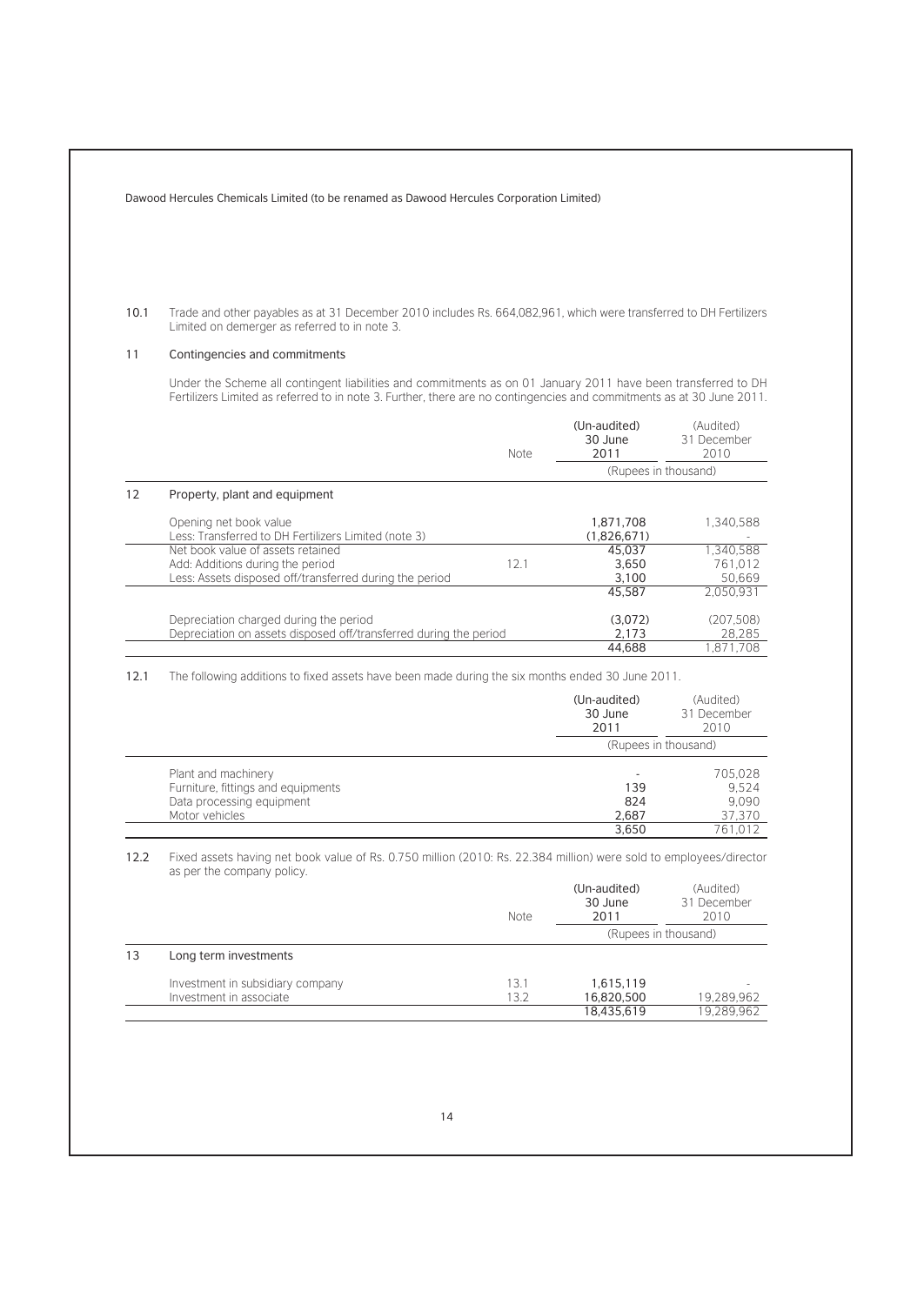|      |                                                                                                                                                                                                                                                                                                                                                       | Note   | (Un-audited)<br>30 June<br>2011 | (Audited)<br>31 December<br>2010                |
|------|-------------------------------------------------------------------------------------------------------------------------------------------------------------------------------------------------------------------------------------------------------------------------------------------------------------------------------------------------------|--------|---------------------------------|-------------------------------------------------|
|      |                                                                                                                                                                                                                                                                                                                                                       |        |                                 | (Rupees in thousand)                            |
| 13.1 | Investment in subsidiary company                                                                                                                                                                                                                                                                                                                      |        |                                 |                                                 |
|      | DH Fertilizers Limited - unquoted                                                                                                                                                                                                                                                                                                                     |        |                                 |                                                 |
|      | 6 (2010: 6) ordinary shares of Rs. 10 each<br>Percentage of equity held 100% (2010: 100)                                                                                                                                                                                                                                                              |        |                                 |                                                 |
|      | Demerger adjustment for issue of shares at premium                                                                                                                                                                                                                                                                                                    | 13.1.1 | 1,615,119                       |                                                 |
|      | Percentage of equity held 100% (2010: 100%)                                                                                                                                                                                                                                                                                                           |        | 1,615,119                       |                                                 |
|      | 13.1.1 DH Fertilizers Limited was incorporated on 02 August 2010 as a public unlisted company under the Companies<br>Ordinance, 1984 for the transfer and vesting of fertilizer business, as referred to in note 2. The issued share capital<br>comprises 6 ordinary shares of Rs. 10 each, held by six directors of the company as nominees thereof. |        | (Un-audited)                    | (Audited)                                       |
|      |                                                                                                                                                                                                                                                                                                                                                       |        | 30 June<br>2011                 | 31 December<br>2010                             |
|      |                                                                                                                                                                                                                                                                                                                                                       |        |                                 | (Rupees in thousand)                            |
| 13.2 | Investment in associate                                                                                                                                                                                                                                                                                                                               |        |                                 |                                                 |
|      |                                                                                                                                                                                                                                                                                                                                                       |        |                                 |                                                 |
|      | <b>Engro Corporation Limited</b><br>130,778,890 (2010: 124,982,408) ordinary                                                                                                                                                                                                                                                                          |        |                                 |                                                 |
|      |                                                                                                                                                                                                                                                                                                                                                       |        |                                 |                                                 |
|      | shares of Rs. 10 each                                                                                                                                                                                                                                                                                                                                 |        | 16,820,500                      |                                                 |
|      | Percentage of equity held - 33.25% (2010: 38.13%)                                                                                                                                                                                                                                                                                                     |        |                                 |                                                 |
|      | Under the Scheme, 16,000,000 shares of Engro Corporation Limited were transferred to DH Fertilizers Limited and<br>the remaining 108,982,408 shares were retained herein with the Company as referred to in note 3. Subsequent to<br>01 January 2011, the Company received 21,796,482 bonus shares from Engro Corporation Limited.                    |        |                                 |                                                 |
|      |                                                                                                                                                                                                                                                                                                                                                       | Note   | (Un-audited)<br>30 June<br>2011 | (Audited)<br>31 December<br>2010                |
|      |                                                                                                                                                                                                                                                                                                                                                       |        |                                 | (Rupees in thousand)                            |
| 14   | Short term investments                                                                                                                                                                                                                                                                                                                                |        |                                 |                                                 |
|      | Available for sale                                                                                                                                                                                                                                                                                                                                    | 14.1   | 4,746                           |                                                 |
|      | Financial assets at fair value through profit or loss                                                                                                                                                                                                                                                                                                 | 14.2   | 1,049,897<br>1,054,643          | 19,289,962<br>1,879,401<br>560,530<br>2,439,931 |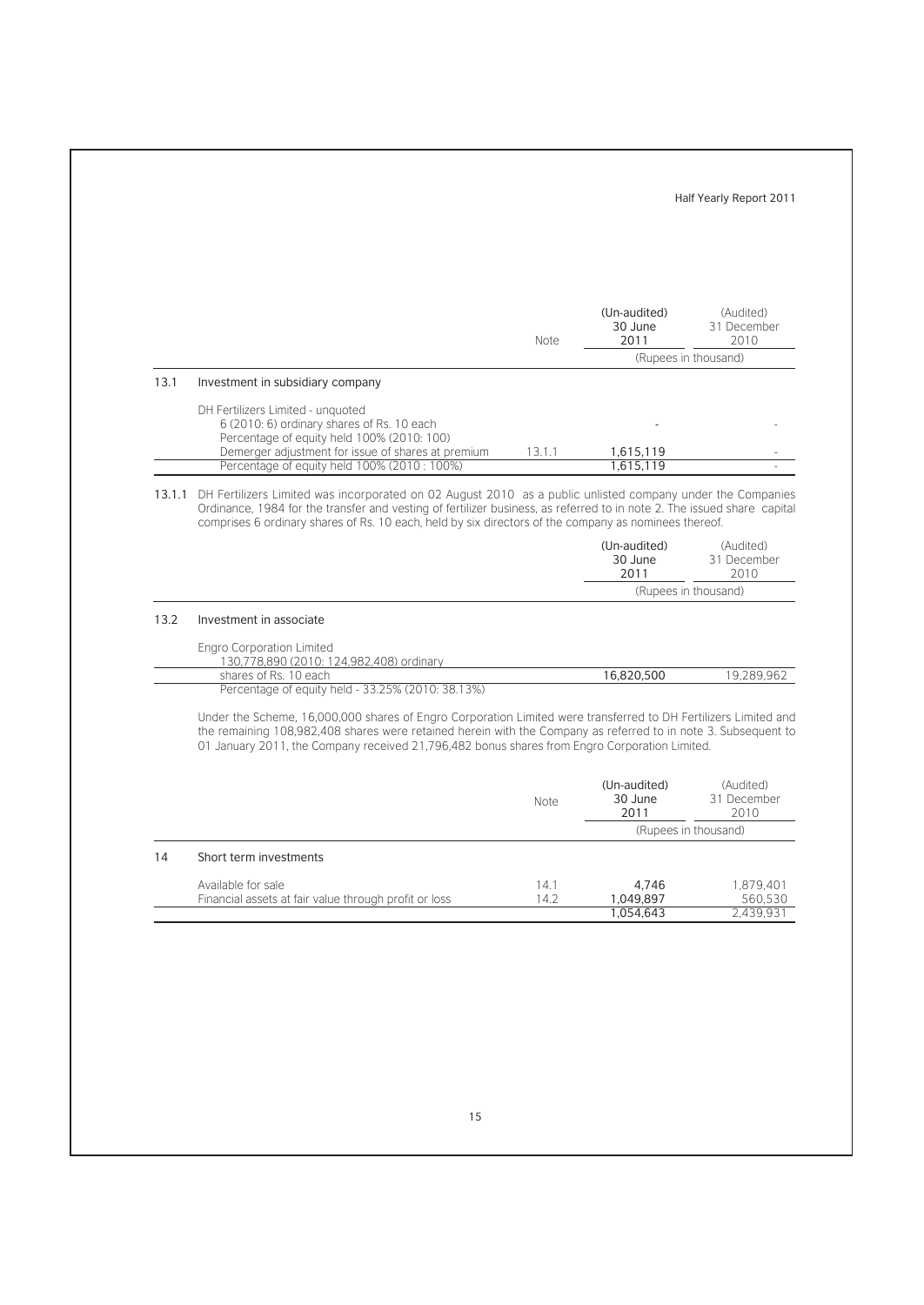|      |                                                                                                                                                                                             | (Un-audited)<br>30 June<br>2011 | (Audited)<br>31 December<br>2010 |
|------|---------------------------------------------------------------------------------------------------------------------------------------------------------------------------------------------|---------------------------------|----------------------------------|
|      |                                                                                                                                                                                             | (Rupees in thousand)            |                                  |
| 14.1 | Available for sale                                                                                                                                                                          |                                 |                                  |
|      | These comprise of fully paid ordinary shares of<br>the following companies:                                                                                                                 |                                 |                                  |
|      | Related parties - quoted<br>Sui Northern Gas Pipelines Limited<br>Cost of Nil (2010: 69,982,155) ordinary shares of Rs. 10 each                                                             |                                 | 4.376.964                        |
|      | Percentage of equity held 0% (2010: 12.75%)                                                                                                                                                 |                                 |                                  |
|      | Cumulative impairment loss                                                                                                                                                                  |                                 | (2.641.407)<br>1.735.557         |
|      |                                                                                                                                                                                             |                                 |                                  |
|      | Fair value adjustment for the period                                                                                                                                                        |                                 | 135,765<br>1,871,322             |
|      |                                                                                                                                                                                             |                                 |                                  |
|      | Under the Scheme, effective 01 January 2011, all shares pertaining to SNGPL including fair value adjustment thereon<br>were transferred to DH Fertilizers Limited as referred to in note 3. |                                 |                                  |
|      |                                                                                                                                                                                             | (Un-audited)<br>30 June<br>2011 | (Audited)<br>31 December<br>2010 |
|      |                                                                                                                                                                                             | (Rupees in thousand)            |                                  |
|      | Others - quoted                                                                                                                                                                             |                                 |                                  |
|      | Southern Electric Power Company Limited<br>3,622,900 (2010: 3,622,900) ordinary shares of                                                                                                   |                                 |                                  |
|      | Rs. 10 each - at cost                                                                                                                                                                       | 68,431                          | 68,431                           |
|      | Percentage of equity held 2.65% (2010: 2.65%)<br>Cumulative impairment loss                                                                                                                 | (63.685)                        | (60, 352)                        |
|      |                                                                                                                                                                                             | 4,746                           | 8.079                            |
|      |                                                                                                                                                                                             | 4,746                           | 1,879,401                        |
| 14.2 | Financial assets at fair value through profit or loss                                                                                                                                       |                                 |                                  |
|      | ABL Income Fund                                                                                                                                                                             |                                 |                                  |
|      | 13,498,541 (2010 : 2,917,016) units of Rs. 10 each                                                                                                                                          | 129,198                         | 27.870                           |
|      | Adjustment arising from measurement to fair value                                                                                                                                           | 6,051<br>135,249                | 1,328<br>29,198                  |
|      | ABL Cash Fund                                                                                                                                                                               |                                 |                                  |
|      | 31,734,760 (2010: 24,075,792) units of Rs. 10 each<br>Adjustment arising from measurement to fair value                                                                                     | 300,977<br>16,967               | 240,000<br>977                   |
|      |                                                                                                                                                                                             | 317,944                         | 240,977                          |
|      | Meezan Cash Fund-Growth Units<br>6,310,511 (2010: 4,199,685) units of Rs. 50 each                                                                                                           | 300,152                         | 208,979                          |
|      | Adjustment arising from measurement to fair value                                                                                                                                           | 15,563<br>315,715               | 1,174<br>210,153                 |
|      | UBL Liquidity Plus Fund-Class C                                                                                                                                                             |                                 |                                  |
|      | 2,803,942 (2010 : 800,447) units of Rs. 100 each                                                                                                                                            | 270,202                         | 80,000                           |
|      | Adjustment arising from measurement to fair value                                                                                                                                           | 10,787                          | 202                              |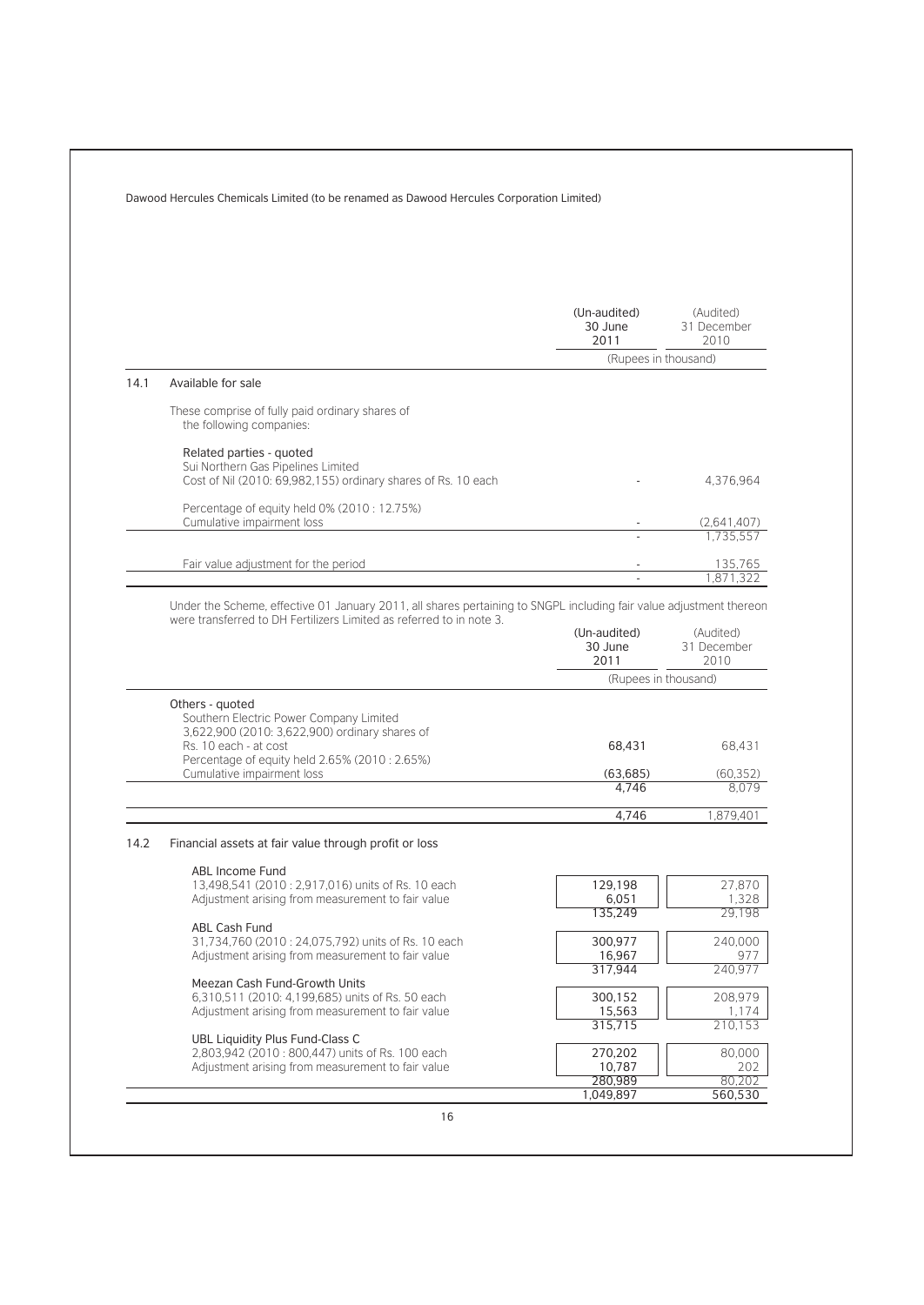|    |                                                                                                                                                                |                                     | Half Yearly Report 2011                                                                                                                                                                          |
|----|----------------------------------------------------------------------------------------------------------------------------------------------------------------|-------------------------------------|--------------------------------------------------------------------------------------------------------------------------------------------------------------------------------------------------|
|    |                                                                                                                                                                | (Un-audited)<br>30 June<br>2011     | (Audited)<br>31 December<br>2010                                                                                                                                                                 |
|    |                                                                                                                                                                |                                     | (Rupees in thousand)                                                                                                                                                                             |
| 15 | Cash and bank                                                                                                                                                  |                                     |                                                                                                                                                                                                  |
|    | With banks:<br>On current accounts<br>On saving accounts:                                                                                                      | 3                                   | 3,605                                                                                                                                                                                            |
|    | - Local<br>- Foreign                                                                                                                                           | 4,545<br>4,545                      | 1,245,327<br>686<br>1,246,013                                                                                                                                                                    |
|    |                                                                                                                                                                |                                     |                                                                                                                                                                                                  |
|    | Cash in hand                                                                                                                                                   | 4,548                               | 645<br>1,250,263                                                                                                                                                                                 |
|    |                                                                                                                                                                | Six months<br>ended<br>30 June 2011 | Six months<br>ended<br>(Rupees in thousand)                                                                                                                                                      |
| 16 | Cash flow from operating activities                                                                                                                            |                                     |                                                                                                                                                                                                  |
|    | Profit before taxation                                                                                                                                         | 176,205                             |                                                                                                                                                                                                  |
|    | Adjustment for non cash expenses and other items:<br>Depreciation<br>Finance cost                                                                              | 3,072                               |                                                                                                                                                                                                  |
|    | Profit on sale of property, plant and equipment<br>Profit on sale of short term investments available for sale<br>Unrealized gain on investments at fair value | (564)                               |                                                                                                                                                                                                  |
|    | through profit and loss<br>Impairment loss on available for sale investments<br>Dividend income                                                                | (49, 367)<br>3,333<br>(217, 965)    |                                                                                                                                                                                                  |
|    | Provision for staff retirement and other service benefits<br>Profit on time deposits                                                                           | 1,889<br>(7, 949)                   |                                                                                                                                                                                                  |
|    | Cash flow from operations before working capital changes                                                                                                       | (267, 551)<br>(91, 346)             |                                                                                                                                                                                                  |
|    | Working capital changes<br>(Increase)/decrease in current assets:                                                                                              |                                     |                                                                                                                                                                                                  |
|    | Stocks, stores and spares<br>Trade debts                                                                                                                       |                                     |                                                                                                                                                                                                  |
|    | Loans, advances, deposits, prepayments and other receivables<br>Increase/(decrease) in current liabilities:<br>Trade and other payables                        | 2,901                               |                                                                                                                                                                                                  |
|    |                                                                                                                                                                | 73,368<br>76,269                    | 30 June 2010<br>713,064<br>94,712<br>459,442<br>(1,226)<br>(42,682)<br>(1,987)<br>(227, 241)<br>8,144<br>(20.272)<br>268,890<br>981,954<br>(269, 554)<br>7,868<br>14,555<br>10,852<br>(236, 279) |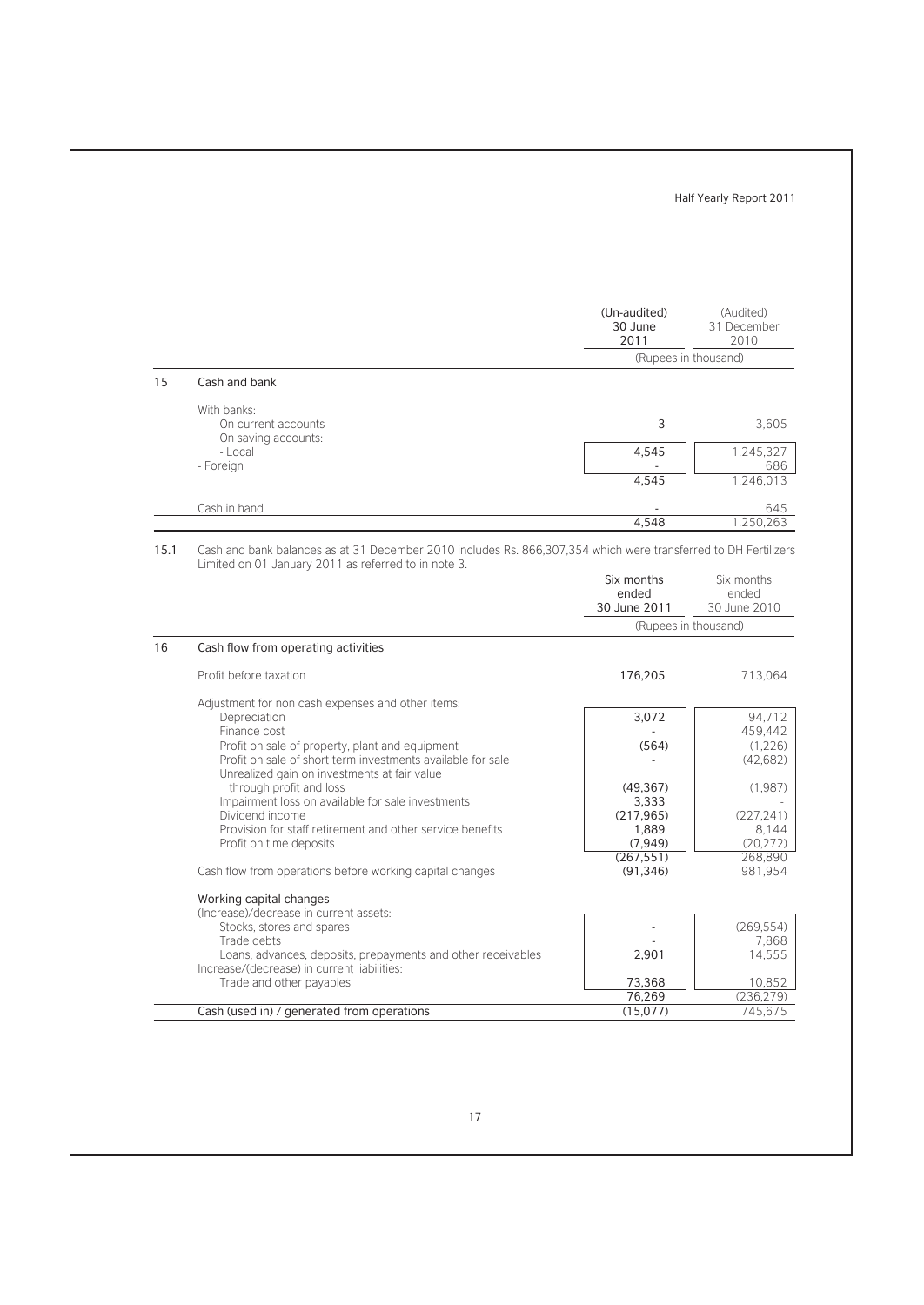|                                                            | Six months<br>ended<br>30 June 2011 | Six months<br>ended<br>30 June 2010 |
|------------------------------------------------------------|-------------------------------------|-------------------------------------|
|                                                            | (Rupees in thousand)                |                                     |
| Cash and cash equivalents                                  |                                     |                                     |
| Cash and cash equivalents comprise of the following items: |                                     |                                     |
| Cash and bank balances                                     | 4,548                               | 186.621                             |
| Short term financing - secured                             |                                     | (68.144)                            |
|                                                            | 4.548                               | 18.477                              |

#### 18 Related party transactions

Details of transactions with related parties during the period, other than those which have been disclosed elsewhere in this condensed interim financial information, are as follows:

|                                                                                                                                                                                        | Six months<br>ended<br>30 June 2011 | Six months<br>ended<br>30 June 2010         |
|----------------------------------------------------------------------------------------------------------------------------------------------------------------------------------------|-------------------------------------|---------------------------------------------|
|                                                                                                                                                                                        |                                     | (Rupees in thousand)                        |
| Subsidiary company<br>Re-imbursable expenses payable<br>Mark-up receivable                                                                                                             | 73,800<br>762                       |                                             |
| Associates<br>Sales of goods and services<br>Purchase of goods and services<br>Dividend income<br>Reimbursement of expenses from associates<br>Reimbursement of expenses to associates | 5,775<br>217,965<br>81              | 7.200<br>1,183,846<br>227.241<br>1.892<br>6 |
| Other related parties<br>Key management personnel compensation<br>Gratuity funds<br>Provident funds                                                                                    | 43,768<br>1,271<br>2.291            | 214.377<br>8.144<br>14.209                  |

19 This condensed interim financial information has been authorized for issue by the Board of Directors of the Company on 10 August 2011.

#### 20 General

Figures have been rounded off to the nearest thousand of rupee.

Isar Ahmad Chief Executive

Karachi: 10 Aug 2011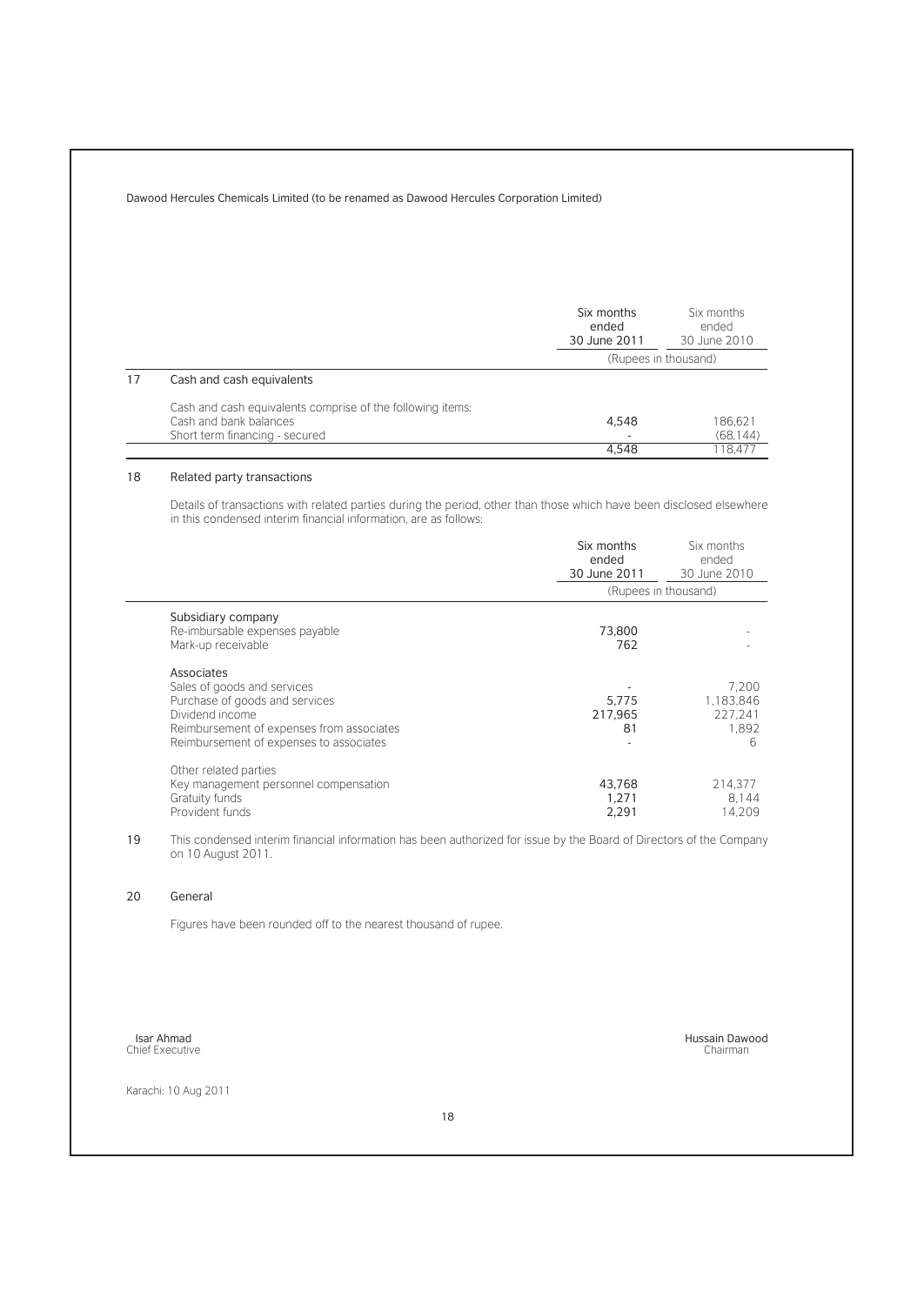# Consolidated Condensed Interim Financial Information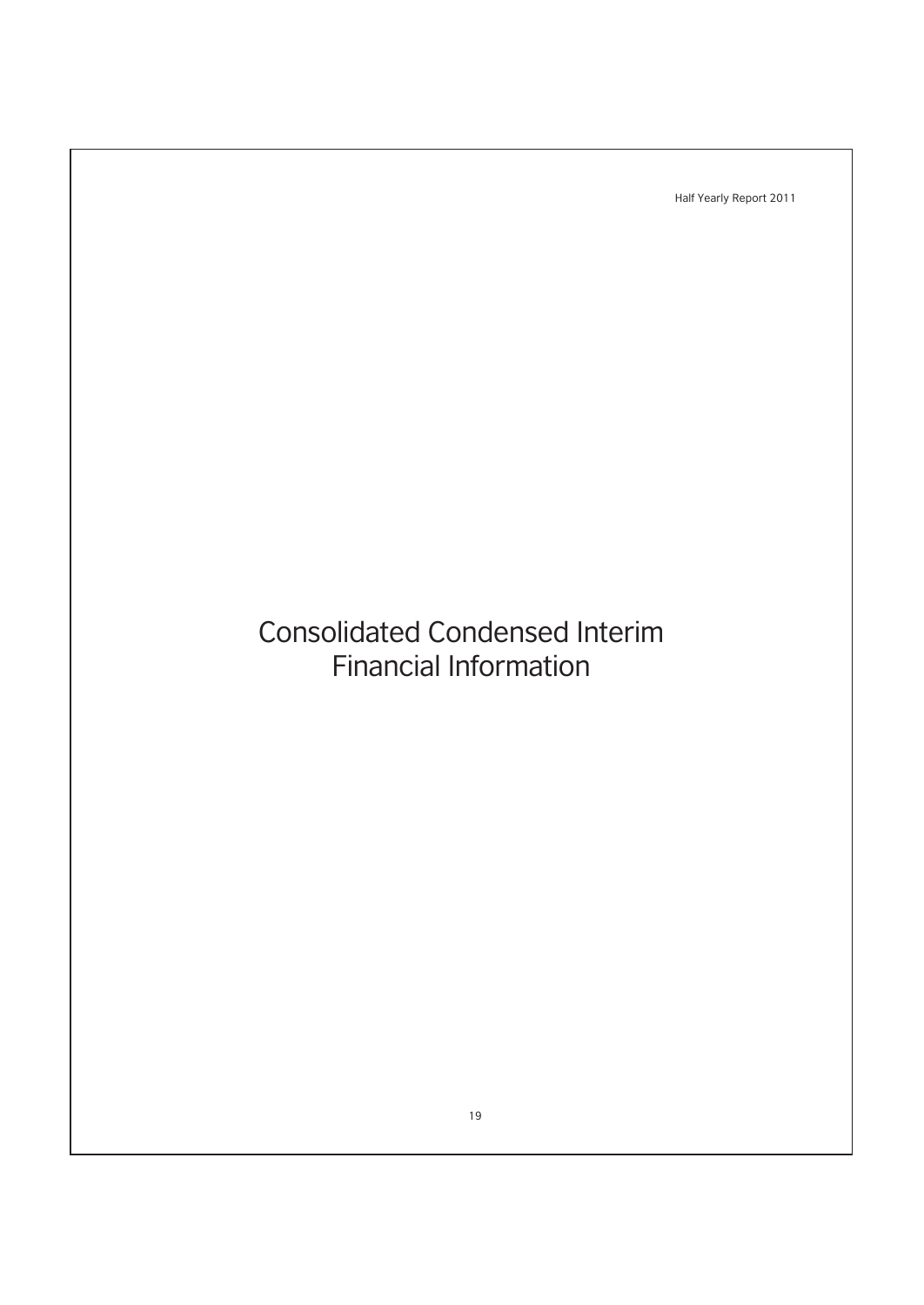## Consolidated Condensed Interim Profit and Loss Account (Un-audited)<br>For the six months ended 30 June 2011

|                                                    | Quarter ended<br>30 June |            | Six months ended<br>30 June |             |
|----------------------------------------------------|--------------------------|------------|-----------------------------|-------------|
|                                                    | 2011                     | 2010       | 2011                        | 2010        |
|                                                    | (Rupees in thousand)     |            | (Rupees in thousand)        |             |
| Continuing operations                              |                          |            |                             |             |
| Sales - net                                        | 1,272,572                | 1,545,420  | 2,354,818                   | 2,935,775   |
| Cost of sales                                      | (605, 488)               | (648, 423) | (1,352,539)                 | (1.718.256) |
| Gross profit                                       | 667,084                  | 896.997    | 1,002,279                   | 1.217.519   |
| Selling and distribution expenses                  | (21, 659)                | (62, 750)  | (42, 011)                   | (106, 186)  |
| Administrative expenses                            | (111, 479)               | (134, 855) | (197, 588)                  | (224, 053)  |
| Impairment loss                                    | (1, 196)                 |            | (350, 445)                  |             |
| Other operating expenses                           | (33, 406)                | (31,880)   | (37,035)                    | (32,090)    |
| Other operating income                             | 62,786                   | 18.752     | 125,771                     | 90.075      |
| Profit from operating activities                   | 562,130                  | 686,264    | 500,971                     | 945,265     |
| Finance cost                                       | (206, 855)               | (221, 979) | (407, 061)                  | (459.442)   |
| Profit before share of associate and income tax    | 355,275                  | 464.285    | 93,910                      | 485,823     |
| Share of profit from associate (net of income tax) | 778,580                  | 688,414    | 1,687,159                   | 1,096,297   |
| Profit before income tax                           | 1,133,855                | 1,152,699  | 1,781,069                   | 1,582,120   |
| Income tax expense                                 | (211, 240)               | (203, 776) | (339, 429)                  | (277,600)   |
| Profit for the period from continuing operations   | 922,615                  | 948,923    | 1,441,640                   | 1,304,520   |
| Profit attributable to owners of the Company       | 922,615                  | 948,923    | 1,441,640                   | 1,304,520   |
| Earnings per share - basic and diluted (Rupees)    | 1.92                     | 1.97       | 3.00                        | 2.71        |

The annexed notes 1 to 15 form an integral part of this consolidated condensed interim financial information.

20

Isar Ahmad Chief Executive

Karachi: 10 Aug 2011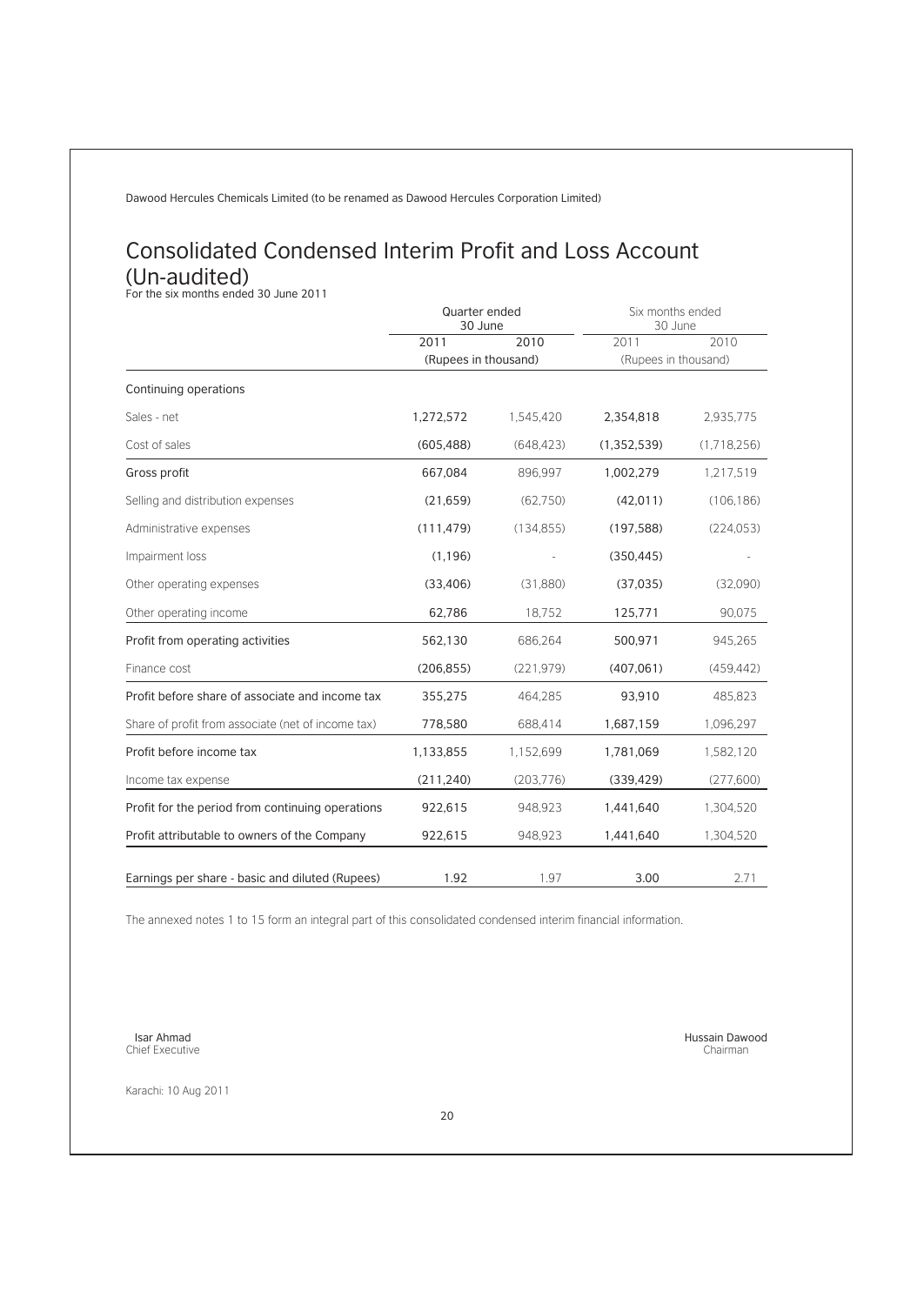## Consolidated Condensed Interim Statement of Comprehensive Income (Un-audited)<br>For the six months ended 30 June 2011

|                                                                                        |                      | Quarter ended<br>Six months ended<br>30 June<br>30 June |                      |           |
|----------------------------------------------------------------------------------------|----------------------|---------------------------------------------------------|----------------------|-----------|
|                                                                                        | 2011                 | 2010                                                    | 2011                 | 2010      |
|                                                                                        | (Rupees in thousand) |                                                         | (Rupees in thousand) |           |
| Profit for the period                                                                  | 922,615              | 948,923                                                 | 1.441.640            | 1,304,520 |
| Other comprehensive income                                                             |                      |                                                         |                      |           |
| Adjustment arising from measurement to fair<br>value of available-for-sale investments | 5,598                | (583, 197)                                              | (130.167)            | 251,715   |
| Share of other comprehensive income<br>of associate                                    | 94.607               | (74, 768)                                               | 143.891              | (31, 398) |
| Deferred tax impact of other comprehensive<br>income of associate                      | (9.461)              | 7.477                                                   | (14, 389)            | 3.140     |
|                                                                                        | 85.146               | (67.291)                                                | 129.502              | (28.258)  |
| Other comprehensive income / (loss) net of tax                                         | 90,744               | (650, 488)                                              | (665)                | 223,457   |
| Total comprehensive income for the period                                              | 1.013.359            | 298.435                                                 | 1.440.975            | 1,527,977 |

The annexed notes 1 to 15 form an integral part of this consolidated condensed interim financial information.

Isar Ahmad Chief Executive

Karachi: 10 Aug 2011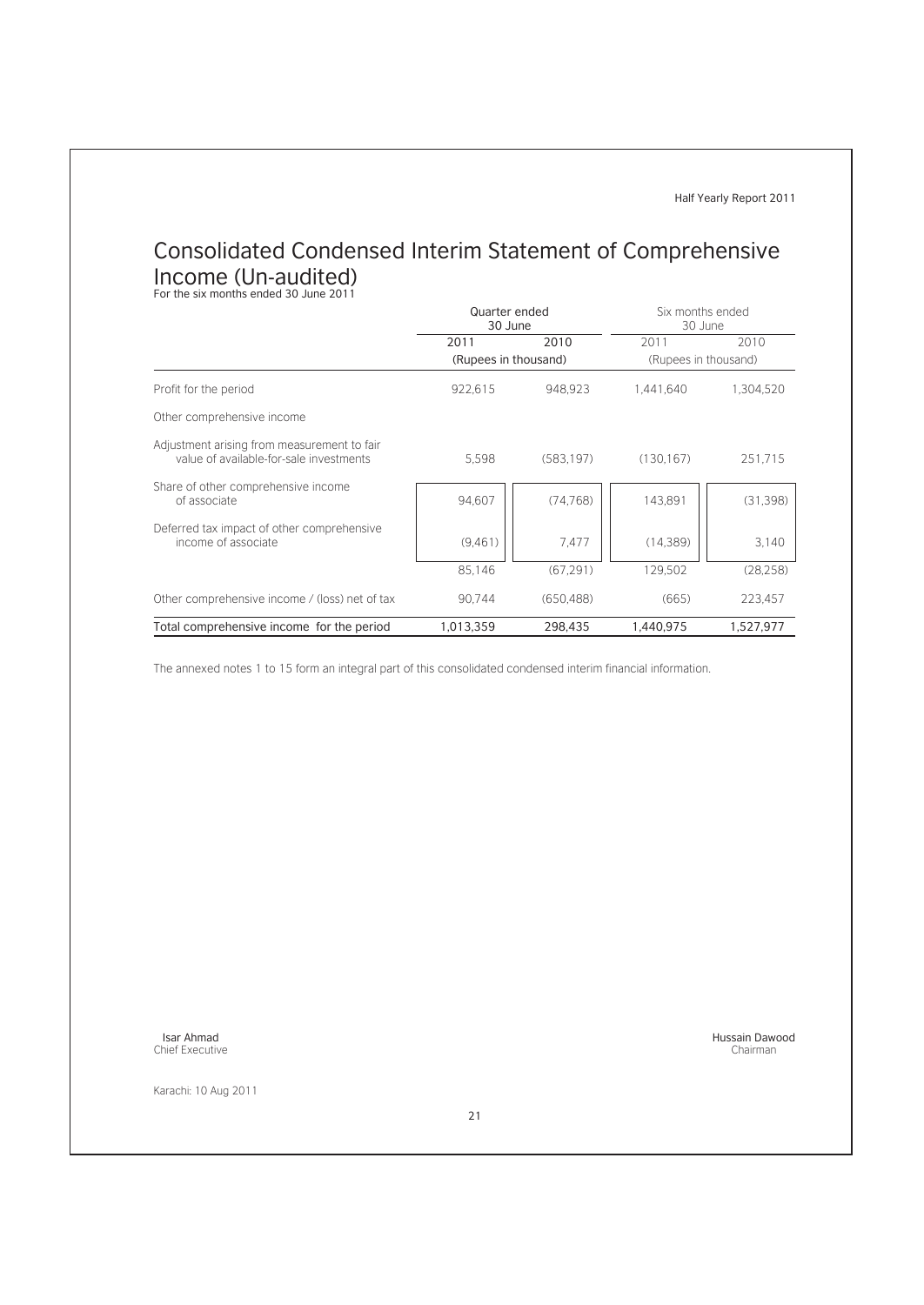## Consolidated Condensed Interim Balance Sheet (Un-audited) As at 30 June 2011

|                                                                    | <b>Note</b>    | (Un-audited)<br>30 June<br>2011 | (Audited)<br>31 December<br>2010 |
|--------------------------------------------------------------------|----------------|---------------------------------|----------------------------------|
|                                                                    |                | (Rupees in thousand)            |                                  |
| Liabilities                                                        |                |                                 |                                  |
| <b>Share Capital and Reserves</b>                                  |                |                                 |                                  |
| Authorized capital<br>1,000,000,000 ordinary shares of Rs. 10 each |                | 10,000,000                      | 10,000,000                       |
|                                                                    |                |                                 | 1.203.217                        |
| Issued, subscribed and paid up capital<br>Revenue reserves         |                | 4,812,871<br>18,861,764         | 21,020,598                       |
| Fair value reserve                                                 |                | 5,598                           | 135,765                          |
|                                                                    |                | 23,680,233                      | 22.359.580                       |
| <b>Non-Current Liabilities</b>                                     |                |                                 |                                  |
| Long term loans                                                    | 5              | 2,521,000                       | 5,042,000                        |
| Deferred taxation<br>Staff retirement and other service benefits   |                | 730,944                         | 581,908                          |
|                                                                    |                | 49,496<br>3,301,440             | 51.590<br>5.675.498              |
| <b>Current Liabilities</b>                                         |                |                                 |                                  |
| Current portion - long term loans                                  | 5              | 2,981,500                       | 660,500                          |
| Short term financing - secured                                     | 6              | 32,521                          | 45.725                           |
| Trade and other payables                                           |                | 933,330                         | 694.717                          |
| Accrued mark-up                                                    |                | 236,487                         | 232,983                          |
| Provision for taxation                                             |                | 190,000                         | 686,000                          |
| <b>Contingencies and Commitments</b>                               | $\overline{7}$ | 4,373,838                       | 2.319.925                        |
|                                                                    |                | 31,355,511                      | 30,355,003                       |
|                                                                    |                |                                 |                                  |
| Assets                                                             |                |                                 |                                  |
| <b>Non-Current Assets</b>                                          |                |                                 |                                  |
| <b>Fixed Capital Expenditure</b>                                   |                |                                 |                                  |
| Property, plant and equipment                                      | 8              | 1,786,171                       | 1.871.708                        |
| Capital work-in-progress                                           |                | 372,134                         | 366,514                          |
|                                                                    |                | 2.158.305                       | 2.238.222                        |
| Investment in Associate                                            | 9              | 24,005,864                      | 22.424.779                       |
| Long Term Loans and Advances                                       |                | 8,666                           | 1,680                            |
| <b>Current Assets</b>                                              |                |                                 |                                  |
| Stores, spares and loose tools                                     |                | 953,171                         | 1.073.544                        |
| Stock-in-trade                                                     |                | 143,367                         | 216.117                          |
| Trade debts                                                        |                | 2.454                           | 2.131                            |
| Loans, advances, deposits, prepayments and other receivables       |                | 70,642                          | 83,188                           |
| Advance income tax                                                 |                | 176,066                         | 625.148                          |
| Short term investments                                             | 10             | 2,448,686                       | 2,439,931                        |
| Cash and bank balances                                             |                | 1,388,290                       | 1,250,263                        |
|                                                                    |                | 5,182,676<br>31,355,511         | 5,690,322<br>30,355,003          |
|                                                                    |                |                                 |                                  |

The annexed notes 1 to 15 form an integral part of this consolidated condensed interim financial information.

Isar Ahmad Chief Executive

Karachi: 10 Aug 2011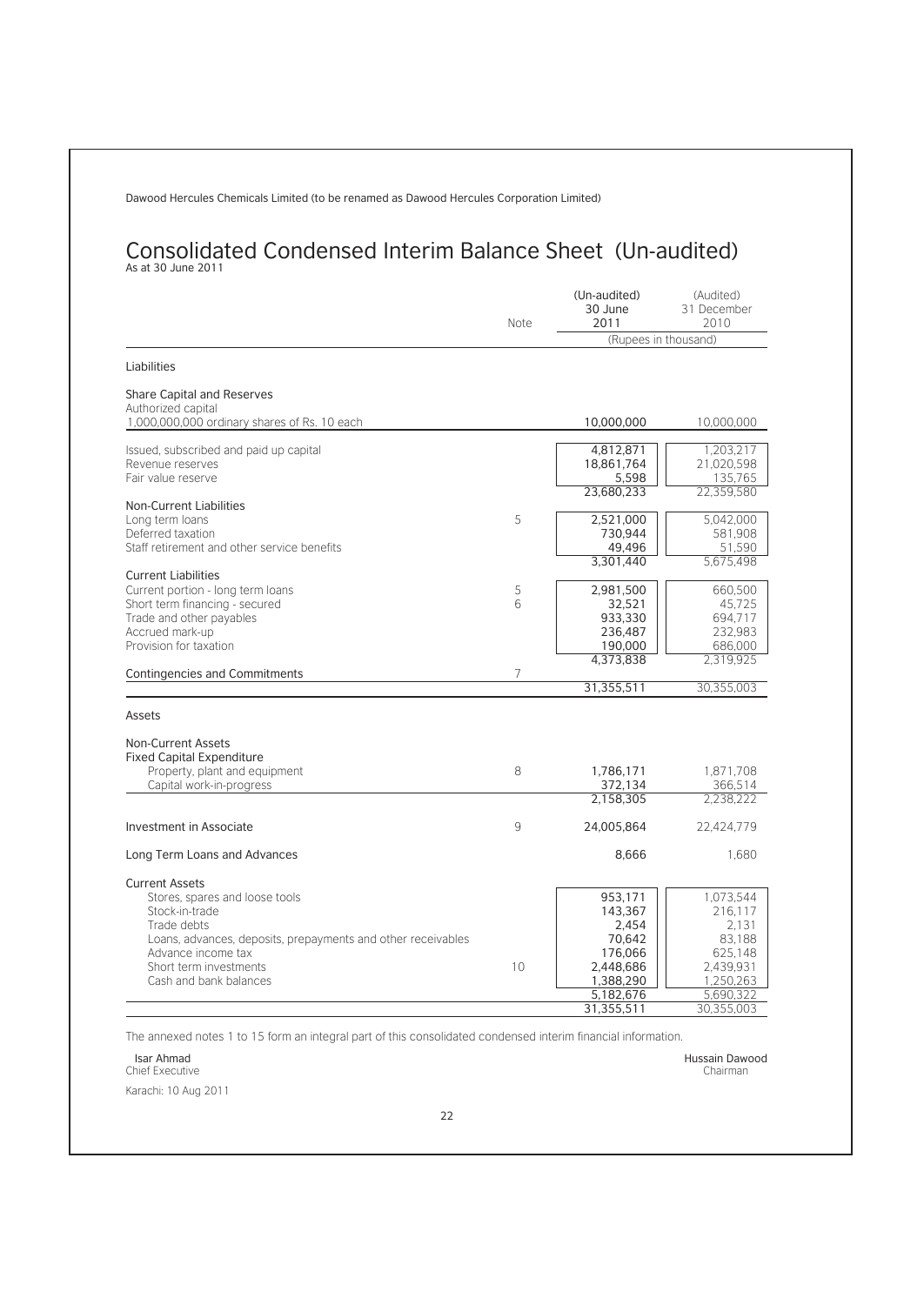# Consolidated Condensed Interim Cash Flow Statement

(Un-audited)<br>For the six months ended 30 June 2011

| For the six months ended 30 June 2011                                                                                                                                                                             | Note | Six months<br>ended<br>30 June 2011                 | Six months<br>ended<br>30 June 2010                               |  |
|-------------------------------------------------------------------------------------------------------------------------------------------------------------------------------------------------------------------|------|-----------------------------------------------------|-------------------------------------------------------------------|--|
|                                                                                                                                                                                                                   |      | (Rupees in thousand)                                |                                                                   |  |
| Cash flow from operating activities                                                                                                                                                                               |      |                                                     |                                                                   |  |
| Cash generated from operations                                                                                                                                                                                    | 11   | 1,277,683                                           | 745,675                                                           |  |
| Finance costs paid<br>Taxes paid<br>Staff retirement and other service benefits paid<br>Long term loans and advances                                                                                              |      | (403, 557)<br>(236.918)<br>(10, 587)<br>(6,986)     | (491.875)<br>(282.463)<br>(9,553)<br>720                          |  |
| Net cash generated from / (used in) operating activities                                                                                                                                                          |      | 619,635                                             | (37, 496)                                                         |  |
| Cash flow from investing activities                                                                                                                                                                               |      |                                                     |                                                                   |  |
| Fixed capital expenditure<br>Proceeds from sale of property, plant and equipment<br>Profit on time deposits<br>Proceeds from disposal of available-for-sale investments<br>Investments made<br>Dividends received |      | (23,524)<br>8,508<br>57,376<br>(440,000)<br>249,965 | (323, 883)<br>6.174<br>20.272<br>1.274.140<br>(20,000)<br>227,241 |  |
| Net cash (used in) / generated from investing activities                                                                                                                                                          |      | (147, 675)                                          | 1.183.944                                                         |  |
| Cash flow from financing activities                                                                                                                                                                               |      |                                                     |                                                                   |  |
| Long term loans<br>Dividends paid                                                                                                                                                                                 |      | (200,000)<br>(120, 729)                             | (109, 514)                                                        |  |
| Net cash used in financing activities                                                                                                                                                                             |      | (320, 729)                                          | (109.514)                                                         |  |
| Net increase in cash and cash equivalents                                                                                                                                                                         |      | 151,231                                             | 1.036.934                                                         |  |
| Cash and cash equivalents at the beginning of period                                                                                                                                                              |      | 1.204.538                                           | (918.457)                                                         |  |
| Cash and cash equivalents at the end of period                                                                                                                                                                    | 12   | 1,355,769                                           | 118,477                                                           |  |

The annexed notes 1 to 15 form an integral part of this consolidated condensed interim financial information.

Isar Ahmad Chief Executive

Hussain Dawood Chairman

Karachi: 10 Aug 2011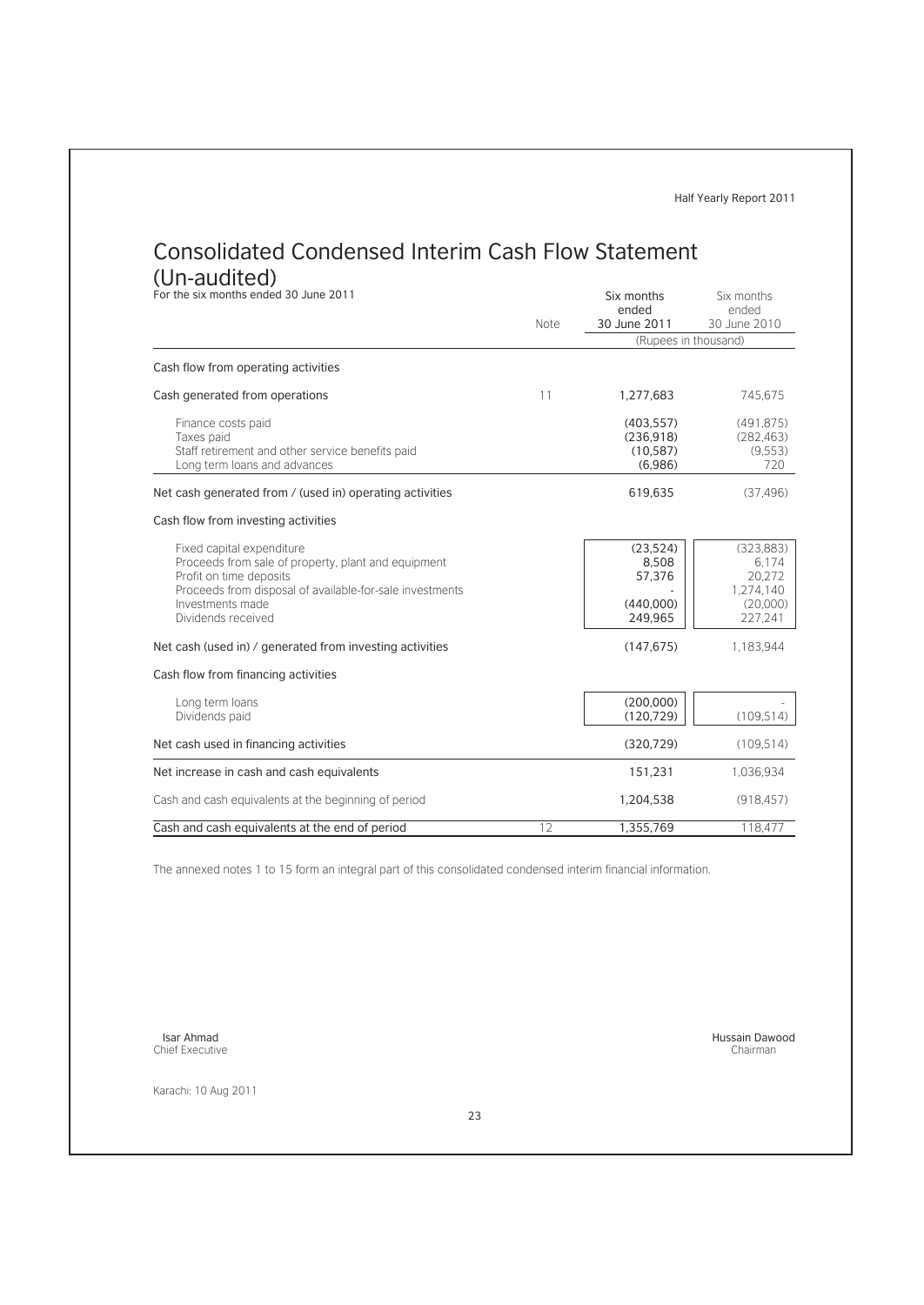## Consolidated Condensed Interim Statement of Changes in Equity (Un-audited) For the six months ended 30 June 2011

|                                                                    |                        | Revenue reserves   |                            |                                                                           |                            |                       |            |
|--------------------------------------------------------------------|------------------------|--------------------|----------------------------|---------------------------------------------------------------------------|----------------------------|-----------------------|------------|
|                                                                    | Share<br>Capital       | General<br>reserve | Un appropriated<br>Profit  | Share of other<br>comprehensive<br>income of<br>associate (net of<br>tax) | Sub-Total                  | Fair value<br>reserve | Total      |
|                                                                    |                        |                    |                            | (Rupees in thousand)                                                      |                            |                       |            |
| Balance as on January 1, 2010                                      | 1,093,834              | 700.000            | 18,084,894                 | (226.036)                                                                 | 18,558,858                 | 3.985                 | 19,656,677 |
| Total comprehensive income for the period                          |                        |                    | 1,304,520                  | (28.258)                                                                  | 1.276.262                  | 251.715               | 1.527.977  |
| Final cash dividend @ 10% for the year<br>ended 31 December 2009   |                        |                    | (109.383)                  |                                                                           | (109.383)                  |                       | (109.383)  |
| Final stock dividend @ 10% for the year<br>ended 31 December 2009  | 109.383<br>109.383     |                    | (109.383)<br>(218.766)     |                                                                           | (109.383)<br>(218.766)     |                       | (109, 383) |
| Balance as on June 30, 2010                                        | 1,203,217              | 700,000            | 19,170,648                 | (254, 294)                                                                | 19,616,354                 | 255,700               | 21,075,271 |
| Balance as on January 1, 2011                                      | 1,203,217              | 700,000            | 20,632,823                 | (312, 225)                                                                | 21,020,598                 | 135,765               | 22,359,580 |
| Total comprehensive income for the period                          |                        |                    | 1.441.640                  | 129,502                                                                   | 1,571,142                  | (130.167)             | 1,440,975  |
| Final cash dividend @ 10% for the year<br>ended 31 December 2010   |                        |                    | (120.322)                  |                                                                           | (120.322)                  |                       | (120.322)  |
| Final stock dividend @ 300% for the year<br>ended 31 December 2010 | 3,609,654<br>3.609.654 |                    | (3,609,654)<br>(3.729.976) | ÷.                                                                        | (3,609,654)<br>(3.729.976) |                       | (120.322)  |
| Balance as on June 30, 2011                                        | 4,812,871              | 700,000            | 18,344,487                 | (182, 723)                                                                | 18,861,764                 | 5.598                 | 23,680,233 |

The annexed notes 1 to 15 form an integral part of this consolidated condensed interim financial information.

Isar Ahmad Chief Executive

Karachi: 10 Aug 2011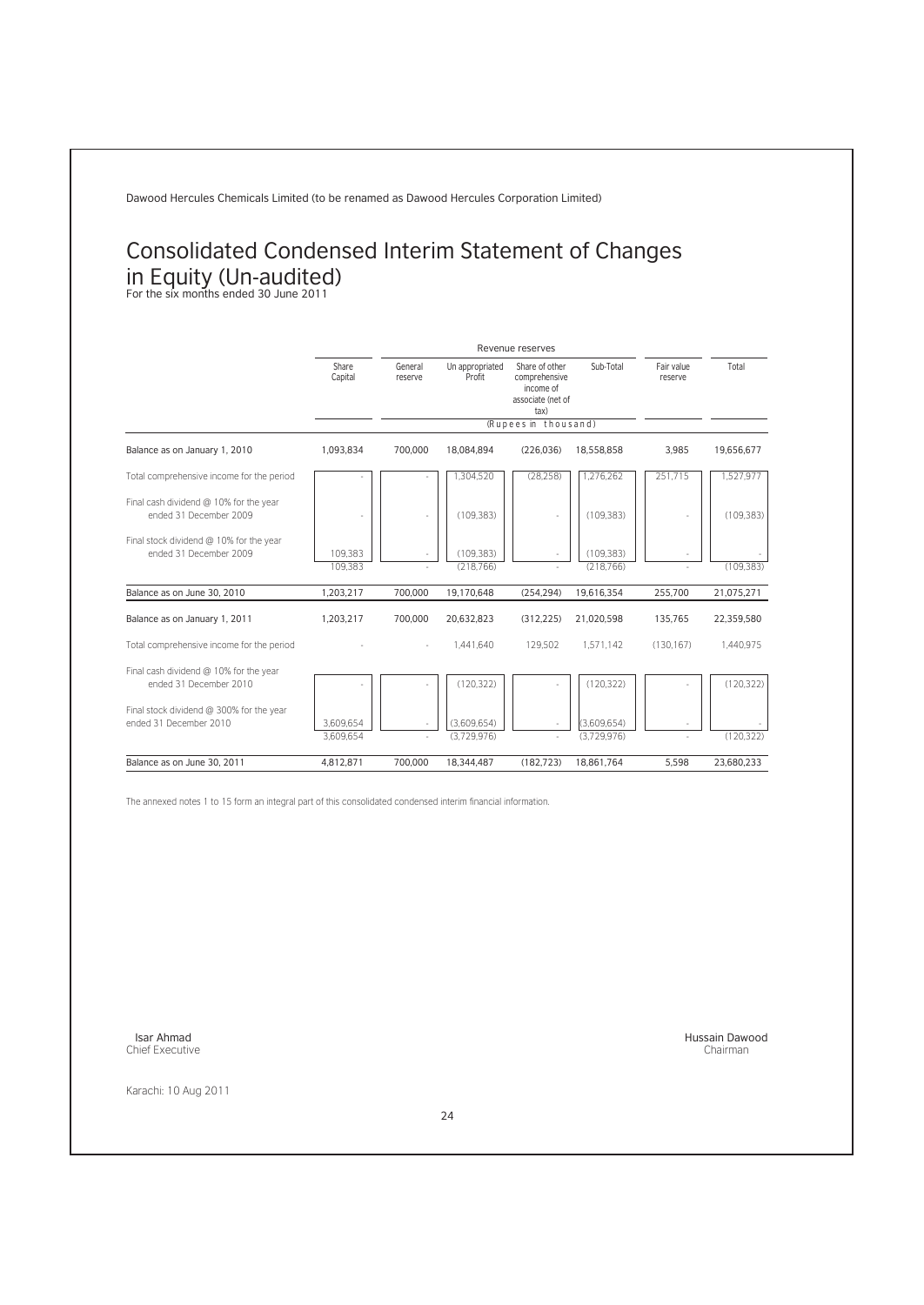### Selected Notes to the Consolidated Condensed Interim Financial Information (Un-audited)

For the six months ended 30 June 2011

#### 1 Legal Status and Operations

- 1.1 Dawood Hercules Corporation Limited (Formely Dawood Hercules Chemicals Limited) (the 'Holding Company or DHCL') is a public limited company. It was incorporated in Pakistan under the Companies Ordinance, 1984 and is listed on Karachi, Lahore and Islamabad Stock Exchanges. The principal activity of the Holding Company is to manage investments in subsidiary company engaged in the production, purchase and sale of fertilizers. The registered office of the Company has been changed from the province of Punjab to the province of Sindh in June 2011 and is situated at 11 Floor, Dawood Center, M.T. Khan Road, Karachi.
- 1.2 The Group consists of Dawood Hercules Corporation Limited (Formely Dawood Hercules Chemicals Limited) and DH Fertilizers Limited (DHFL), its wholly owned subsidiary company. DHCL and DHFL are collectively referred to as the 'Group' in this consolidated condensed interim financial information.
- 1.3 The financial statements of the subsidiary company has been consolidated on a line by line basis. The carrying value of investment held by Dawood Hercules Corporation Limited is eliminated against the subsidiary share capital and preacquisition reserves.

#### 2 Basis of Preparation

This consolidated condensed interim financial information is un-audited. The consolidated condensed interim financial information has been prepared in accordance with the approved accounting standards as applicable in Pakistan for interim financial reporting. This disclosures in this consolidated condensed interim financial information do not include the information reported for full annual financial statements and should therefore be read in conjunction with the consolidated annual financial statements for the year ended December 31, 2010.

#### 3 Accounting Policies

The accounting policies and the methods of computation adopted in the preparation of this consolidated condensed interim financial information are the same as those applied in the preparation of the annual published consolidated financial statements of the Group for the year ended December 31, 2010.

#### 4 Accounting Estimates

The preparation of consolidated condensed interim financial information requires management to make judgments, estimates and assumptions that affect the application of accounting policies and the reported amounts of assets and liabilities, income and expenses. Actual results may differ from these estimates. In preparing this consolidated condensed interim financial information, the significant judgments made by the management in applying the Group's accounting policies and the key sources of estimation were same as those applied to the consolidated financial statements as at and for the year ended December 31, 2010.

Income tax expense is recognized based on management's best estimate of the weighted average annual income tax rate expected for the full financial year. Furthermore with effect from the Effective Date, all tax liabilities of DHCL relating to Fertilizer Undertaking under any law for the time being in force shall be the tax liabilities of the DHFL and DHCL shall cease to have any tax liabilities in relation to DHFL from the Effective Date. In addition, with effect from the Effective Date all rights of DHCL to refunds, credits, advance payments or any other benefits in respect of any tax shall stand transferred to DHFL as mentioned in the "Scheme"

Provision for Workers Profits Participation Fund is based on profits caused by business and trade and excludes other income in accordance with the law, as per legal advice.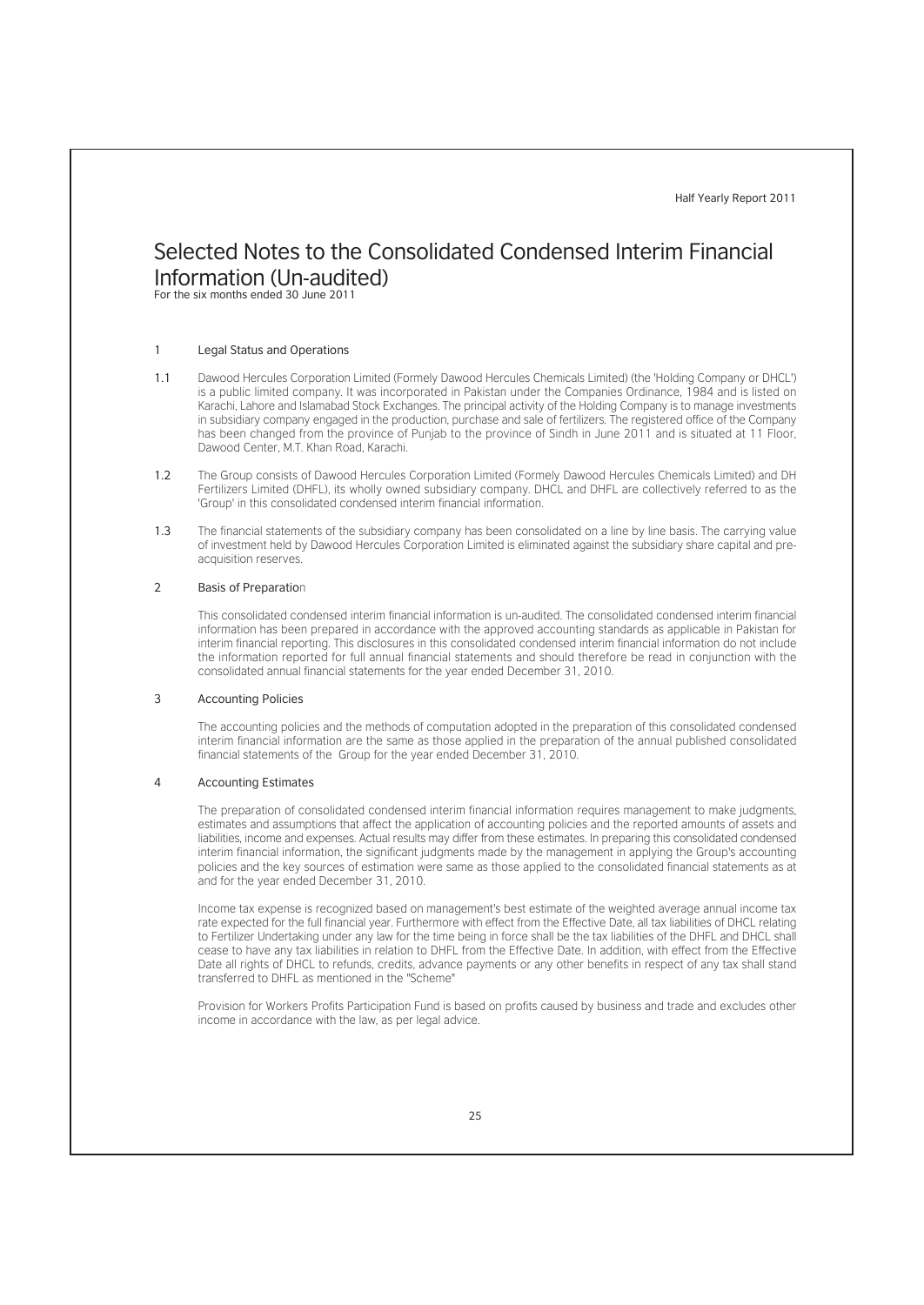| 5   | Long term loans                                                                                                                                                                                                                                                                                                                                                                                                                                                                                                                                                                                                                                                                                                                                               |      |                                                                                                                     |                                     |
|-----|---------------------------------------------------------------------------------------------------------------------------------------------------------------------------------------------------------------------------------------------------------------------------------------------------------------------------------------------------------------------------------------------------------------------------------------------------------------------------------------------------------------------------------------------------------------------------------------------------------------------------------------------------------------------------------------------------------------------------------------------------------------|------|---------------------------------------------------------------------------------------------------------------------|-------------------------------------|
|     | Participatory redeemable capital represents Islamic Sukuk Certificates issued to banks/financial institution under<br>Musharaka arrangements. The facility is secured by a first charge created by way of hypothecation over the specific<br>fixed assets of the Group up to the extent of Rs. 7.72 billion, comprising various machinery of Urea and Ammonia plant.<br>The facility carries mark-up at the rate of average of six months ask side KIBOR plus 120 bps payable half yearly subject<br>to a minimum of 3.5% per annum and a maximum of 25% per annum.                                                                                                                                                                                           |      |                                                                                                                     |                                     |
|     |                                                                                                                                                                                                                                                                                                                                                                                                                                                                                                                                                                                                                                                                                                                                                               | Note | (Un-audited)<br>30 June<br>2011                                                                                     | (Audited)<br>31 December<br>2010    |
|     |                                                                                                                                                                                                                                                                                                                                                                                                                                                                                                                                                                                                                                                                                                                                                               |      | (Rupees in thousand)                                                                                                |                                     |
|     | Opening balance<br>Redemption during the period under call option                                                                                                                                                                                                                                                                                                                                                                                                                                                                                                                                                                                                                                                                                             |      | 5,702,500<br>(200,000)<br>5,502,500                                                                                 | 6,302,500<br>(600,000)<br>5,702,500 |
|     | Less: Current portion of long term loans<br>Closing balance                                                                                                                                                                                                                                                                                                                                                                                                                                                                                                                                                                                                                                                                                                   |      | (2,981,500)<br>2,521,000                                                                                            | (660, 500)<br>5,042,000             |
|     | Repayment schedule                                                                                                                                                                                                                                                                                                                                                                                                                                                                                                                                                                                                                                                                                                                                            |      |                                                                                                                     |                                     |
|     | The principal amount is repayable according to the following schedule:                                                                                                                                                                                                                                                                                                                                                                                                                                                                                                                                                                                                                                                                                        |      |                                                                                                                     |                                     |
|     | First tranche due on September 18, 2011<br>Second tranche due on June 18, 2012<br>Third tranche due on September 18, 2012                                                                                                                                                                                                                                                                                                                                                                                                                                                                                                                                                                                                                                     |      | 460,500<br>2,521,000<br>2,521,000                                                                                   | 660,500<br>2,521,000<br>2,521,000   |
|     |                                                                                                                                                                                                                                                                                                                                                                                                                                                                                                                                                                                                                                                                                                                                                               |      | 5,502,500                                                                                                           | 5,702,500                           |
| 6   | Short term financing - secured                                                                                                                                                                                                                                                                                                                                                                                                                                                                                                                                                                                                                                                                                                                                |      |                                                                                                                     |                                     |
|     | Running finance facility                                                                                                                                                                                                                                                                                                                                                                                                                                                                                                                                                                                                                                                                                                                                      | 6.1  | 32,521                                                                                                              | 45.725                              |
| 6.1 | This represents utilized portion of short term running finance facilities available from Habib Bank Limited and Habib<br>Metropolitan Bank Limited under mark-up arrangements. These facilities aggregating to Rs. 898 million (2010: Rs. 1,148<br>million) expire on various dates latest by April 30, 2012 and carry mark-up at the rate of one month KIBOR plus 150<br>bps (2010: one month KIBOR plus 150 bps per annum) and 3 months KIBOR plus 75 bps per annum (2010: 3 months<br>KIBOR plus 75 bps per annum), respectively. These facilities are secured by pledge of shares of listed securities held<br>as investments by the Group. The market value of these investments as at June 30, 2011 was Rs. 1,345 million (2010:<br>Rs. 1.658 million). |      |                                                                                                                     |                                     |
| 6.2 | In addition to the above facilities, the Group also has an unavailed Letter of Credit facility of Rs. 1,500 million (2010:<br>Rs. 1,500 million) against pledge of shares of listed securities held as investments by the Group valuing Rs. 1,355<br>(2010: Rs. 1,607 million) on the reporting date.                                                                                                                                                                                                                                                                                                                                                                                                                                                         |      |                                                                                                                     |                                     |
| 7   | Contingencies and commitments                                                                                                                                                                                                                                                                                                                                                                                                                                                                                                                                                                                                                                                                                                                                 |      |                                                                                                                     |                                     |
| 7.1 | Subsequent to the reporting date i.e. June 30, 2011, all the outstanding quarantees/counter<br>quarantees/indemnities/performances bonds etc. issued by the bank on behalf of the Company have been discharged<br>by the issuer.                                                                                                                                                                                                                                                                                                                                                                                                                                                                                                                              |      |                                                                                                                     |                                     |
| 7.2 | Commitments of the Company as at June 30, 2011 were Rs. 39.430 million (2010: Rs. 54.355 million) in respect of                                                                                                                                                                                                                                                                                                                                                                                                                                                                                                                                                                                                                                               |      | stores purchases and Rs. 40.500 million (2010: Rs. 57.500 million) in respect of contracts for capital expenditure. |                                     |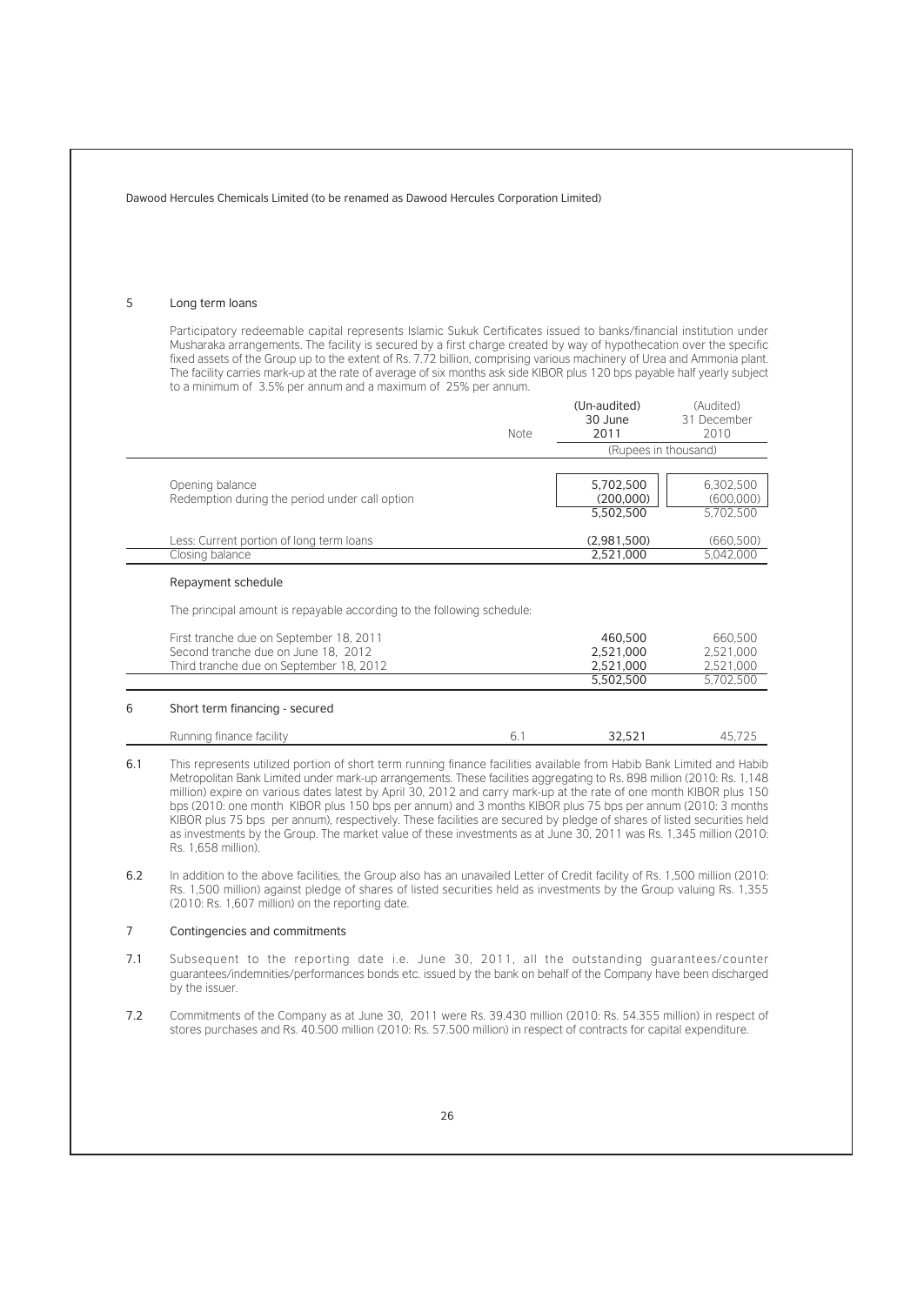|   |                                                                                                                       | <b>Note</b> | (Un-audited)<br>30 June<br>2011 | (Audited)<br>31 December<br>2010  |
|---|-----------------------------------------------------------------------------------------------------------------------|-------------|---------------------------------|-----------------------------------|
|   |                                                                                                                       |             | (Rupees in thousand)            |                                   |
| 8 | Property, plant and equipment                                                                                         |             |                                 |                                   |
|   | Opening net book value<br>Add: Additions during the period<br>Less: Assets disposed off/transferred during the period | 8.1         | 1,871,708<br>26.389<br>22.753   | 1.340.588<br>761.012<br>50.669    |
|   | Depreciation charged during the period<br>Depreciation on assets disposed off/transferred during the period           |             | 1,875,344<br>(96.611)<br>7.438  | 2,050,931<br>(207, 508)<br>28,285 |
|   | Closing net book value                                                                                                |             | 1.786.171                       | .871.708                          |

8.1 The following additions to fixed assets have been made during the six months ended June 30, 2011.

|                                                                                                         | (Un-audited)<br>30 June<br>2011   | (Audited)<br>31 December<br>2010    |  |
|---------------------------------------------------------------------------------------------------------|-----------------------------------|-------------------------------------|--|
|                                                                                                         | (Rupees in thousand)              |                                     |  |
| Plant and machinery<br>Furniture, fittings and equipment<br>Data processing equipment<br>Motor vehicles | 16.012<br>1.256<br>1.974<br>7.147 | 705,028<br>9.524<br>9.090<br>37,370 |  |
|                                                                                                         | 26.389                            | 761.012                             |  |

8.2 Fixed assets having net book value of Rs. 6.649 million (2010: Rs. 22.384 million) were sold to employees/Director as per the company policy.

| (Un-audited)<br>30 June<br>2011 | (Audited)<br>31 December<br>2010 |
|---------------------------------|----------------------------------|
|                                 |                                  |
| (Rupees in thousand)            |                                  |

#### 9 Investment in associate

#### Engro Corporation Limited (formerly Engro Chemical Pakistan Limited)

| 124,982,408 (2010: 113,620,371) ordinary shares of Rs. 10 each | 22,424,779 | 21,292,135 |
|----------------------------------------------------------------|------------|------------|
| Share of post acquisition profits                              | 1,687,159  | 1,955,580  |
| Share of other comprehensive income                            | 143,891    | (95,766)   |
|                                                                | 24,255,829 | 23,151,949 |
| Less: Dividend received during the period                      | (249.965)  | (727.170)  |
| 149,978,889 (2010: 124,982,408) ordinary shares of Rs. 10 each | 24,005,864 | 22.424.779 |
|                                                                |            |            |

Percentage of equity held - 38.13% (2010: 38.13%)

9.1 Market value of investments in associate as at the balance sheet date amounted to Rs. 24,484 million (2010: Rs. 24,223 million).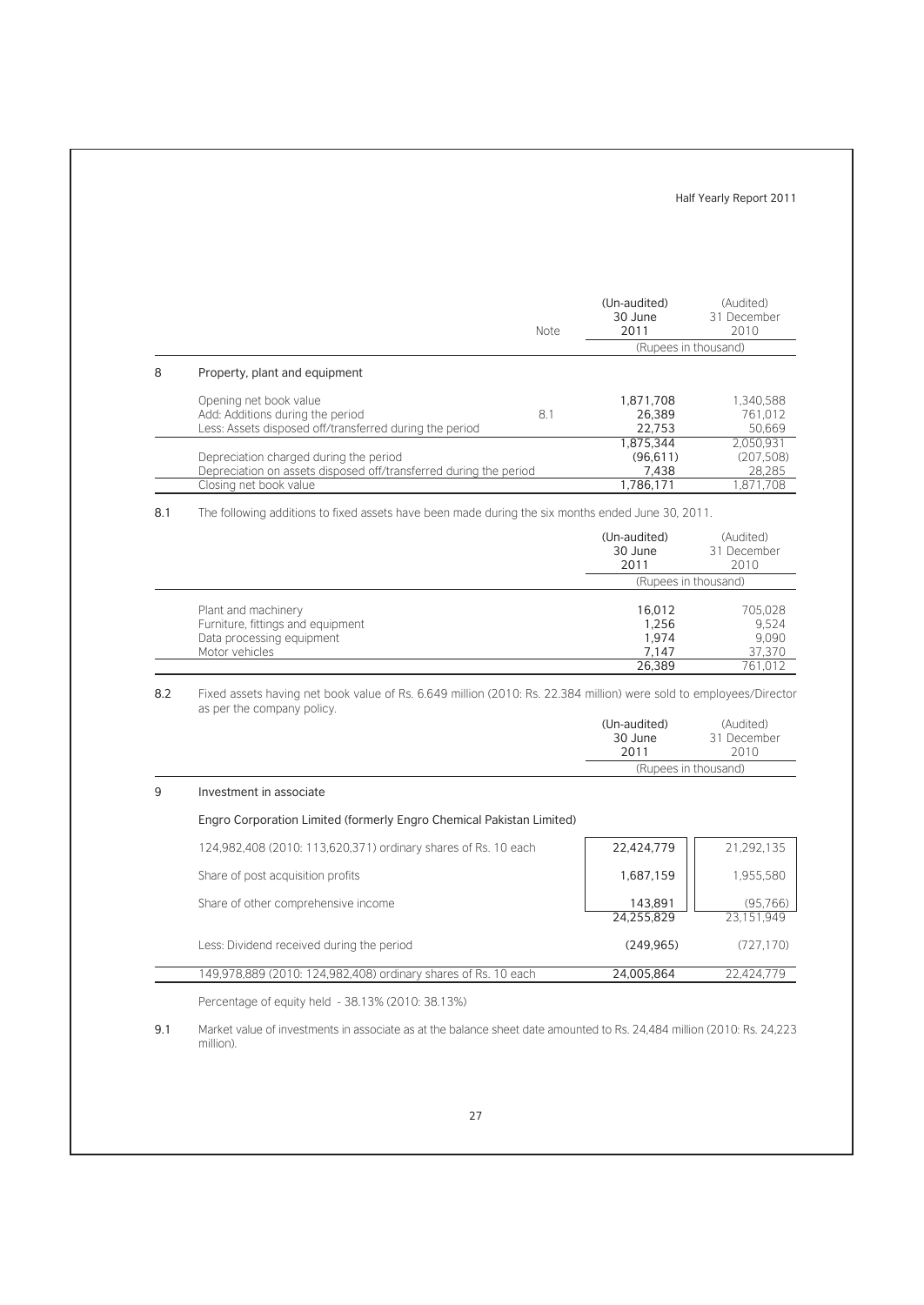|      | Dawood Hercules Chemicals Limited (to be renamed as Dawood Hercules Corporation Limited)                                                                                                                                                                                                                       |                                                                                                                                                                                                                                                                                                                                                                                                                                                                                                                                                                                                           |                                     |                                   |
|------|----------------------------------------------------------------------------------------------------------------------------------------------------------------------------------------------------------------------------------------------------------------------------------------------------------------|-----------------------------------------------------------------------------------------------------------------------------------------------------------------------------------------------------------------------------------------------------------------------------------------------------------------------------------------------------------------------------------------------------------------------------------------------------------------------------------------------------------------------------------------------------------------------------------------------------------|-------------------------------------|-----------------------------------|
| 9.2  | During the period, the Company has received 24,996,481 (2010: 11,362,037) bonus shares from Engro Corporation<br>Limited.                                                                                                                                                                                      |                                                                                                                                                                                                                                                                                                                                                                                                                                                                                                                                                                                                           |                                     |                                   |
| 9.3  | Financial results of Engro Corporation Limited (Formerly Engro Chemical Pakistan Limited) for the period from October<br>1, 2010 to March 31, 2011 have been used for the purpose of application of equity method due to non availability of<br>financial statements for the three months ended June 30, 2011. |                                                                                                                                                                                                                                                                                                                                                                                                                                                                                                                                                                                                           |                                     |                                   |
| 9.4  | Rs. 312 million.                                                                                                                                                                                                                                                                                               | Comparative figures have been restated to incorporate the effect of Group's share of other comprehensive income<br>of associate as required under the provision of IAS 1 (Revised) "Presentation of financial statements". Retrospective<br>effect of the Group's share of other comprehensive income of associate has also been incorporated as required by<br>IAS 8 "Accounting policies, changes in accounting estimates and errors". There was no impact on the profit and earnings<br>per share due to the said restatements, however the revenue reserves as at December 31, 2010 have decreased by |                                     |                                   |
|      |                                                                                                                                                                                                                                                                                                                | Note                                                                                                                                                                                                                                                                                                                                                                                                                                                                                                                                                                                                      | (Un-audited)<br>30 June<br>2011     | (Audited)<br>31 December<br>2010  |
|      |                                                                                                                                                                                                                                                                                                                |                                                                                                                                                                                                                                                                                                                                                                                                                                                                                                                                                                                                           | (Rupees in thousand)                |                                   |
| 10   | Short term investments                                                                                                                                                                                                                                                                                         |                                                                                                                                                                                                                                                                                                                                                                                                                                                                                                                                                                                                           |                                     |                                   |
|      | Available-for-sale<br>Financial assets at fair value through profit or loss                                                                                                                                                                                                                                    | 10.1<br>10.2                                                                                                                                                                                                                                                                                                                                                                                                                                                                                                                                                                                              | 1,398,789<br>1,049,897<br>2,448,686 | 1,879,401<br>560,530<br>2,439,931 |
| 10.1 | Available-for-sale                                                                                                                                                                                                                                                                                             |                                                                                                                                                                                                                                                                                                                                                                                                                                                                                                                                                                                                           |                                     |                                   |
|      | <b>Related parties - Quoted</b>                                                                                                                                                                                                                                                                                |                                                                                                                                                                                                                                                                                                                                                                                                                                                                                                                                                                                                           |                                     |                                   |
|      |                                                                                                                                                                                                                                                                                                                |                                                                                                                                                                                                                                                                                                                                                                                                                                                                                                                                                                                                           |                                     |                                   |
|      | Sui Northern Gas Pipelines Limited                                                                                                                                                                                                                                                                             |                                                                                                                                                                                                                                                                                                                                                                                                                                                                                                                                                                                                           |                                     |                                   |
|      | 69,982,155 (2010: 100,442,350)<br>ordinary shares of Rs. 10 each - at cost<br>Cost of Nil (2010: 30,460,195) shares disposed                                                                                                                                                                                   |                                                                                                                                                                                                                                                                                                                                                                                                                                                                                                                                                                                                           | 4,376,964                           | 6.282.067                         |
|      | off during the period                                                                                                                                                                                                                                                                                          |                                                                                                                                                                                                                                                                                                                                                                                                                                                                                                                                                                                                           |                                     | (1,905,103)                       |
|      | Cost of 69,982,155 shares of Rs. 10 each - at cost<br>Percentage of equity held: 12.75% (2010: 12.75%)                                                                                                                                                                                                         |                                                                                                                                                                                                                                                                                                                                                                                                                                                                                                                                                                                                           | 4,376,964                           | 4.376.964                         |
|      | Cumulative impairment loss                                                                                                                                                                                                                                                                                     |                                                                                                                                                                                                                                                                                                                                                                                                                                                                                                                                                                                                           | (2,988,519)                         | (2,641,407)                       |
|      |                                                                                                                                                                                                                                                                                                                |                                                                                                                                                                                                                                                                                                                                                                                                                                                                                                                                                                                                           | 1,388,445                           | 1.735.557                         |
|      | Fair value adjustment for the period                                                                                                                                                                                                                                                                           |                                                                                                                                                                                                                                                                                                                                                                                                                                                                                                                                                                                                           | 5,598                               | 35,765                            |
|      | Others - Quoted                                                                                                                                                                                                                                                                                                |                                                                                                                                                                                                                                                                                                                                                                                                                                                                                                                                                                                                           | 1,394,043                           | .871.322                          |
|      | Southern Electric Power Company Limited                                                                                                                                                                                                                                                                        |                                                                                                                                                                                                                                                                                                                                                                                                                                                                                                                                                                                                           |                                     |                                   |
|      | 3,622,900 (2010: 3,622,900) ordinary shares of                                                                                                                                                                                                                                                                 |                                                                                                                                                                                                                                                                                                                                                                                                                                                                                                                                                                                                           |                                     |                                   |
|      | Rs.10 each - at cost                                                                                                                                                                                                                                                                                           |                                                                                                                                                                                                                                                                                                                                                                                                                                                                                                                                                                                                           | 68,431                              | 68,431                            |
|      | Percentage of equity held: 2.65% (2010: 2.65%)                                                                                                                                                                                                                                                                 |                                                                                                                                                                                                                                                                                                                                                                                                                                                                                                                                                                                                           |                                     |                                   |
|      | Cumulative Impairment loss                                                                                                                                                                                                                                                                                     |                                                                                                                                                                                                                                                                                                                                                                                                                                                                                                                                                                                                           | (63, 685)<br>4,746                  | (60, 352)<br>8.079                |
|      |                                                                                                                                                                                                                                                                                                                |                                                                                                                                                                                                                                                                                                                                                                                                                                                                                                                                                                                                           |                                     |                                   |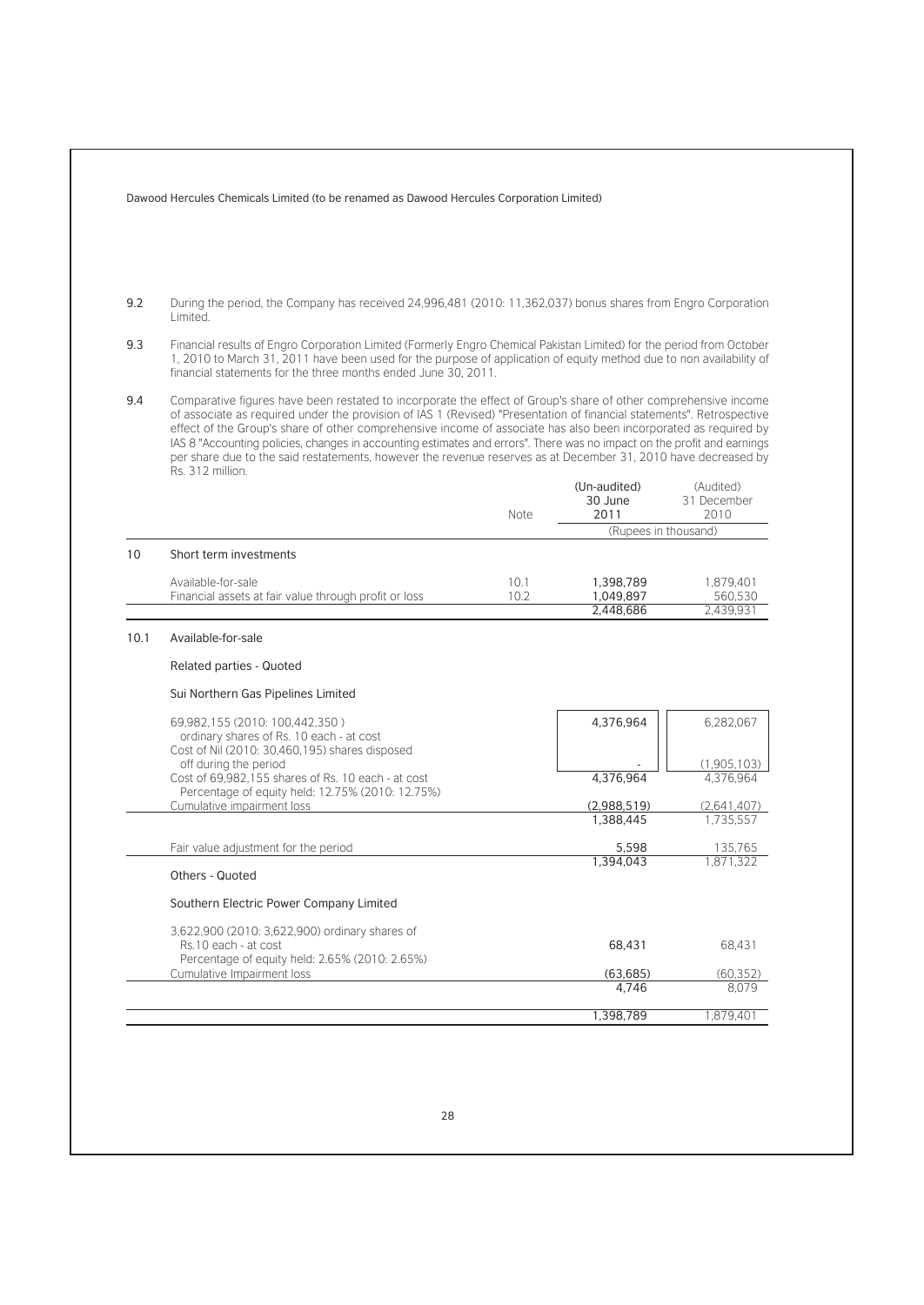|      |                                                                                                         | Half Yearly Report 2011         |                                  |
|------|---------------------------------------------------------------------------------------------------------|---------------------------------|----------------------------------|
|      |                                                                                                         | (Un-audited)<br>30 June<br>2011 | (Audited)<br>31 December<br>2010 |
|      |                                                                                                         | (Rupees in thousand)            |                                  |
| 10.2 | Financial assets at fair value through profit or loss                                                   |                                 |                                  |
|      | ABL - Income Fund                                                                                       |                                 |                                  |
|      | 13,498,541 (2010: 2,917,015) units of Rs. 10 each<br>Adjustment arising from measurement to fair value  | 129,198<br>6,051<br>135,249     | 27,870<br>1,328<br>29.198        |
|      | ABL - Cash Fund                                                                                         |                                 |                                  |
|      | 31,734,760 (2010: 24,075,792) units of Rs. 10 each<br>Adjustment arising from measurement to fair value | 300,977<br>16,967<br>317,944    | 240,000<br>977<br>240.977        |
|      | Meezan Cash Fund - Growth Units                                                                         |                                 |                                  |
|      | 6.310.511 (2010: 4.199.685) units of Rs. 50 each<br>Adjustment arising from measurement to fair value   | 300,152<br>15,563<br>315,715    | 208,979<br>1.174<br>210.153      |
|      | UBL - Liquidity Plus Fund - Class C                                                                     |                                 |                                  |
|      | 2.803.942 (2010: 800.447) units of Rs. 100 each<br>Adjustment arising from measurement to fair value    | 270,202<br>10.787<br>280,989    | 80,000<br>202<br>80.202          |
|      |                                                                                                         | 1,049,897                       | 560,530                          |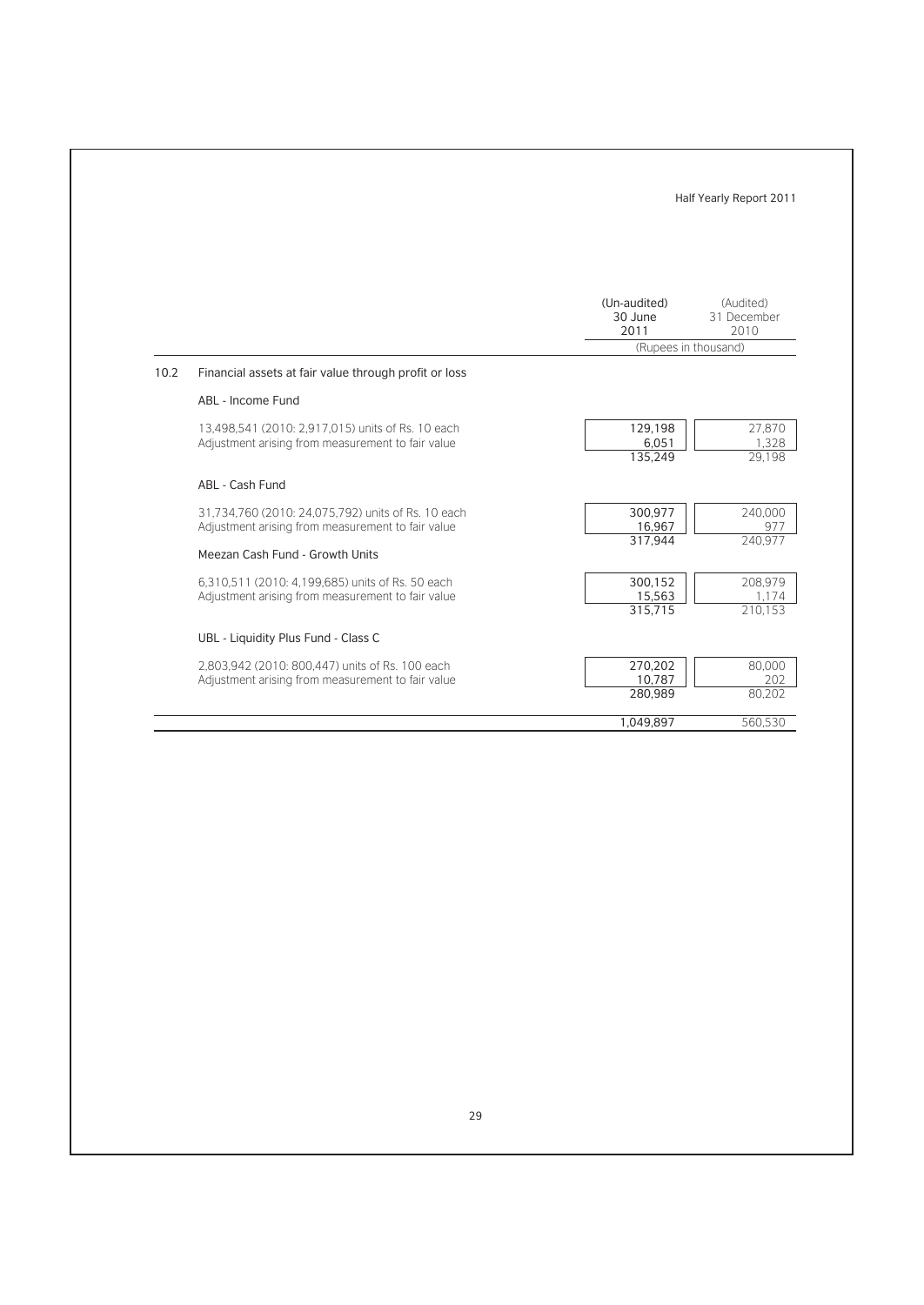|                   |                                                                                                                                                                                                                                                                                                                                                                                                                                                                              | Six months ended<br>30 June<br>2011                                          | Six months ended<br>30 June<br>2010                                         |
|-------------------|------------------------------------------------------------------------------------------------------------------------------------------------------------------------------------------------------------------------------------------------------------------------------------------------------------------------------------------------------------------------------------------------------------------------------------------------------------------------------|------------------------------------------------------------------------------|-----------------------------------------------------------------------------|
|                   |                                                                                                                                                                                                                                                                                                                                                                                                                                                                              | (Rupees in thousand)                                                         |                                                                             |
| 11                | Cash generated from operations                                                                                                                                                                                                                                                                                                                                                                                                                                               |                                                                              |                                                                             |
|                   | Profit before taxation                                                                                                                                                                                                                                                                                                                                                                                                                                                       | 1,781,069                                                                    | 1.582.120                                                                   |
|                   | Adjustment for non cash expenses and other items:<br>Depreciation<br>Finance costs<br>Profit on sale of property, plant and equipment<br>Profit on sale of short term investments available-for-sale<br>Un-realized gain due to fair value adjustment of investment<br>at fair value through profit or loss<br>Impairment loss on available-for-sale investments<br>Share of profit from associate - net of tax<br>Provision for staff retirement and other service benefits | 96,611<br>407,061<br>(1,681)<br>(49, 367)<br>350,445<br>(1,687,159)<br>8,493 | 94.712<br>459,442<br>(1.226)<br>(42,682)<br>(1.987)<br>(1.096.297)<br>8.144 |
|                   | Profit on time deposits<br>Profit before working capital changes                                                                                                                                                                                                                                                                                                                                                                                                             | (57, 376)<br>(932.973)<br>848,096                                            | (20.272)<br>(600.166)<br>981,954                                            |
|                   | Working capital changes<br>(Increase)/decrease in current assets:                                                                                                                                                                                                                                                                                                                                                                                                            |                                                                              |                                                                             |
|                   | Stocks, stores and spares<br>Trade debts<br>Loans, advances, deposits, prepayments and other receivables<br>(Decrease)/increase in current liabilities:                                                                                                                                                                                                                                                                                                                      | 193,123<br>(323)<br>12,546                                                   | (269, 554)<br>7,868<br>14,555                                               |
|                   | Trade and other payables                                                                                                                                                                                                                                                                                                                                                                                                                                                     | 224,241                                                                      | 10,852                                                                      |
|                   |                                                                                                                                                                                                                                                                                                                                                                                                                                                                              | 429,587                                                                      | (236.279)                                                                   |
|                   |                                                                                                                                                                                                                                                                                                                                                                                                                                                                              | 1,277,683                                                                    | 745,675                                                                     |
| $12 \overline{ }$ | Cash and cash equivalents                                                                                                                                                                                                                                                                                                                                                                                                                                                    |                                                                              |                                                                             |
|                   | Cash and cash equivalents comprise the following items:                                                                                                                                                                                                                                                                                                                                                                                                                      |                                                                              |                                                                             |
|                   | Cash and bank balances<br>Short term financing - secured                                                                                                                                                                                                                                                                                                                                                                                                                     | 1,388,290<br>(32, 521)                                                       | 186,621<br>(68.144)                                                         |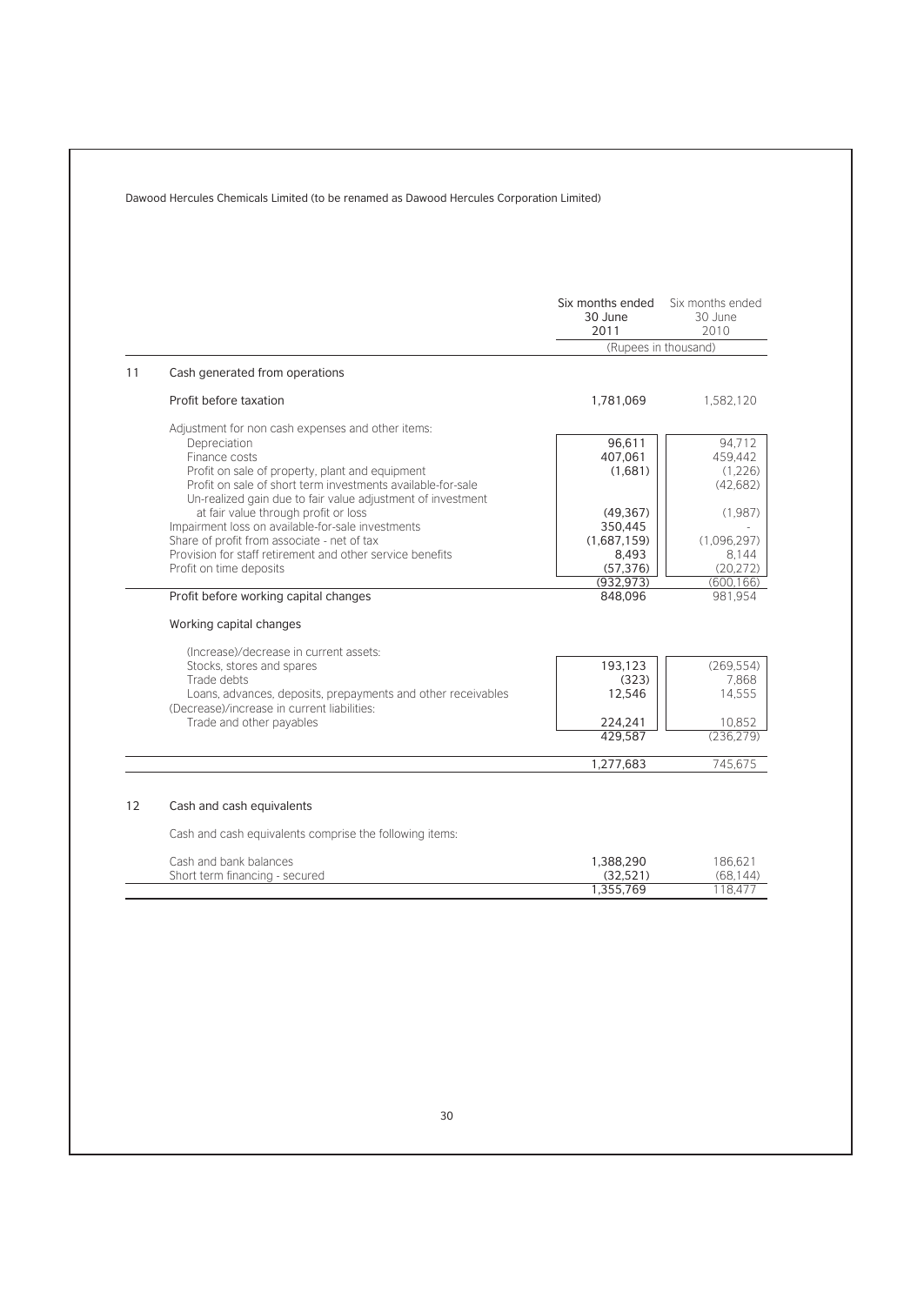#### 13 Related party transactions

Details of transactions with related parties during the period, other than those which have been disclosed elsewhere in this consolidated interim financial information, are as follows:

|                                                                                                                                                                                                             | 30 June<br>2011                                      | Six months ended Six months ended<br>30 June<br>2010 |
|-------------------------------------------------------------------------------------------------------------------------------------------------------------------------------------------------------------|------------------------------------------------------|------------------------------------------------------|
|                                                                                                                                                                                                             | (Rupees in thousand)                                 |                                                      |
| Associated company<br>Sale of goods and services<br>Purchase of goods and services<br>Dividend income<br>Reimbursement of expenses from associate<br>Reimbursement of expenses to associate<br>Finance cost | 7,200<br>634.872<br>249.965<br>1.478<br>82<br>64.479 | 7.200<br>1.183.846<br>227.241<br>1.892<br>6          |
| Other related parties<br>Key management personnel compensation<br>Gratuity funds<br>Provident funds                                                                                                         | 158,373<br>7.843<br>13,572                           | 214.377<br>8.144<br>14.209                           |

14 This consolidated condensed interim financial information has been authorised for issue by the Board of Directors of the Company on August 10, 2011.

#### 15 General

Figures have been rounded off to the nearest thousand of rupee.

Isar Ahmad Chief Executive

Karachi: 10 Aug 2011